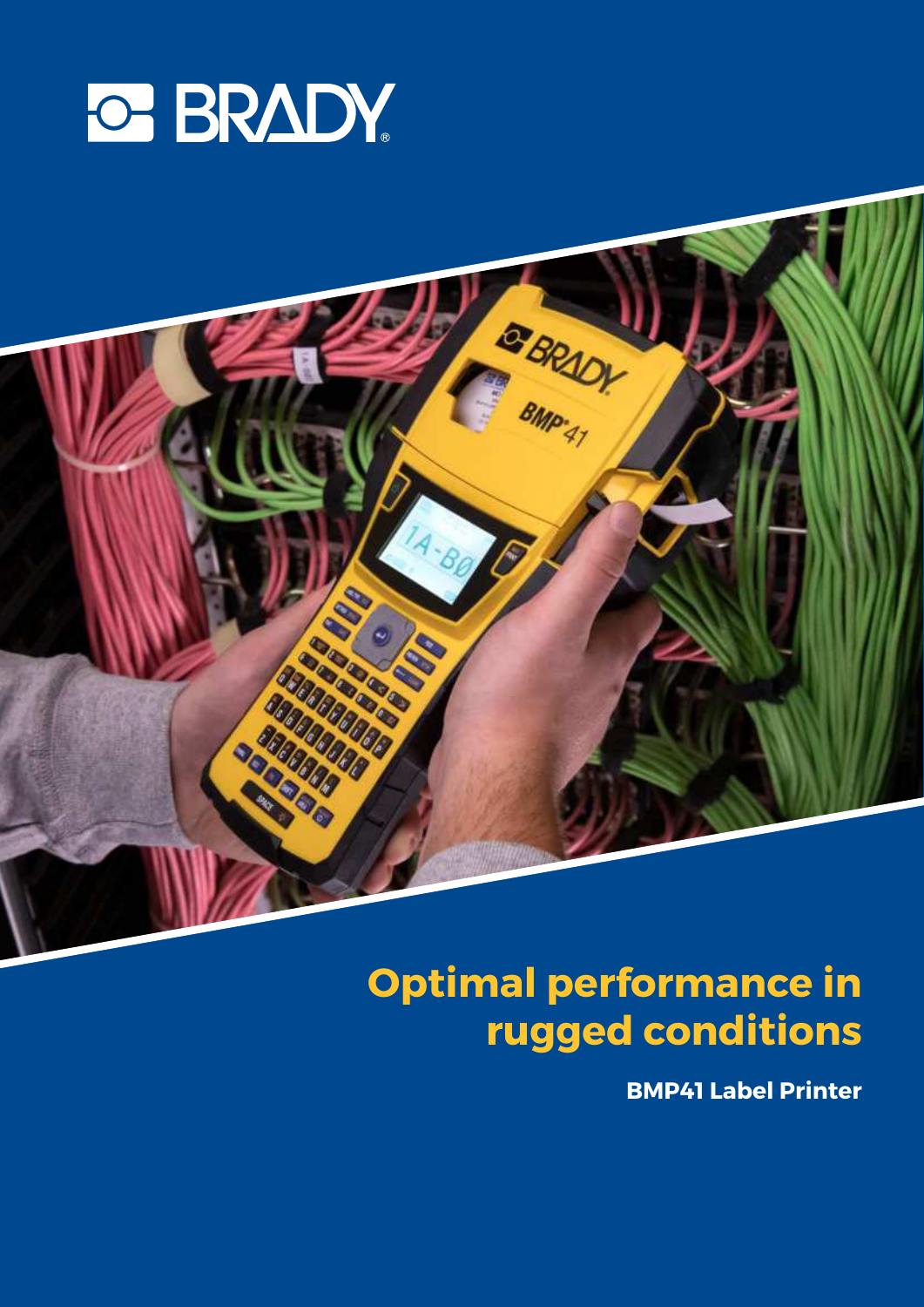## Optimal performance in rugged conditions

Reliable for your most detailed work and rugged enough to use every day, the BMP41 Label Printer is a must-have for DataCom and electrical professionals. Create and print labels on the spot with its QWERTY keypad or in batches at the office with Brady Workstation software. This printer can help you power through work faster, with its programmed pre-set label options for wire marking, flagging and patch panel ID.

### Top applications



### DataCom

Self-lam, flag labels, patch-panel, face plate labelling



**Electrical** Sleeves, self-lam, wire wraps, cable markers, flag and raised panel



**SHOP** 

#### Wire and cable Sleeves, self-lam, wire wraps, flag labels, cable markers

General identification Directional marking, equipment labelling

### Unique features

- Create labels quicker using a QWERTY keypad or USB connected with Brady Workstation label creation software
- Easy-to-use on-board menu options for seven different label formats, serialisation, fonts and text orientation and the ability to store 288 label files up to 48MB
- 440 on-board symbols and code 128 and 39 barcodes for various applications
- Window on printer lets you view 110+ different installed label cartridges
- 12 label material types for multiple applications in continuous and die-cut options with label widths up to 25.4 mm (1.0 inch)

### Label output

- Speed: Prints up to 250 labels / day at 33.0 mm (1.3 inches) per second
- Quality: 300 dpi print resolution

### Optional accessories

- Attachable magnet for hands-free label creation
- Rechargeable NiMH battery
- Hard and soft carrying cases to protect your label printer and keep accessories organised
- Quick charger

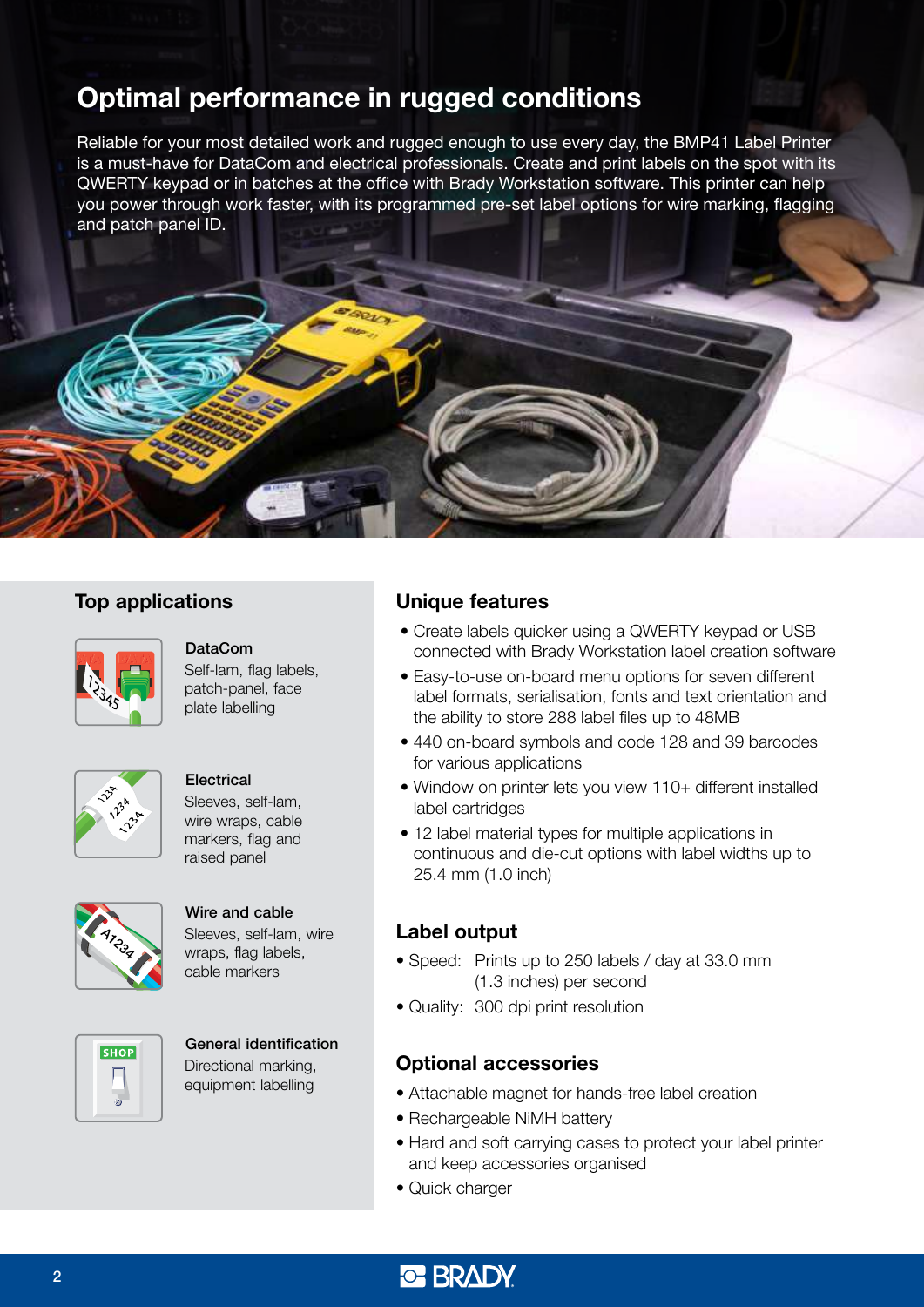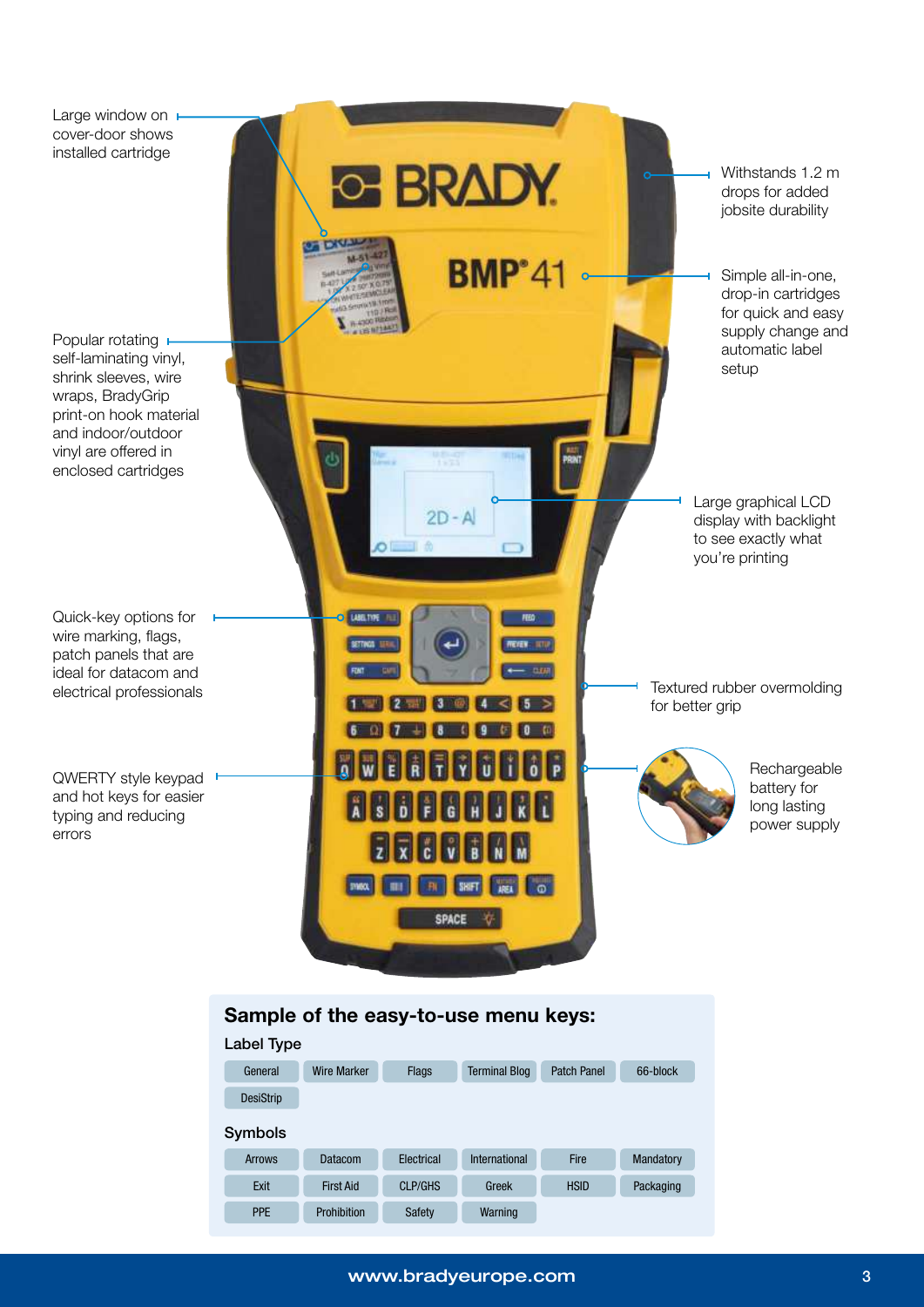## Material overview



#### Electrical identification 81380 13967 **POSO** W  $CP-1$ 40 Terminal block markers **PermaSleeve wire marking sleeves** Control panel & electrical panel labels



### Material overview

| <b>Material</b>        | Finish                                | Temp $(^{\circ}C)$<br>Min. | (Tested for 30 days)<br>Max. | <b>Additional Features</b>                                                                                                                                                                                                                                                                                                       | <b>Application</b>                                                                                                                                                                                | <b>Approval/Compliance</b>                                                                                                                                                                                                                                                                                                                                                       |
|------------------------|---------------------------------------|----------------------------|------------------------------|----------------------------------------------------------------------------------------------------------------------------------------------------------------------------------------------------------------------------------------------------------------------------------------------------------------------------------|---------------------------------------------------------------------------------------------------------------------------------------------------------------------------------------------------|----------------------------------------------------------------------------------------------------------------------------------------------------------------------------------------------------------------------------------------------------------------------------------------------------------------------------------------------------------------------------------|
|                        | Heat-shrink Polyolefin Sleeve         |                            |                              |                                                                                                                                                                                                                                                                                                                                  |                                                                                                                                                                                                   |                                                                                                                                                                                                                                                                                                                                                                                  |
| B-342                  | Matt                                  | $-55 °C$                   | 130.6 °C                     | Heat-shrinkable; Self-Extinguishing. Available in White<br>or Yellow.                                                                                                                                                                                                                                                            | Wire & cable labelling                                                                                                                                                                            | UL Recognised to UL224; SAE-AMS-<br>DTL-23053/5 C (Class 1); SAE-AS-81531                                                                                                                                                                                                                                                                                                        |
| $B-428$                | <b>Metallised Polyester</b><br>Matt   | $-70 °C$                   | 120 °C                       | Designed for rating or serial plates, product information,<br>warranty labels and inventory control labels.                                                                                                                                                                                                                      | Circuit board labelling<br>Component & equipment labelling<br>General identification<br>Inventory & inspection labelling                                                                          | UL Recognised; CSA Accepted; Halogen Free<br>(DIN VDE 0472/part 815)                                                                                                                                                                                                                                                                                                             |
| <b>Nylon Cloth</b>     |                                       |                            |                              |                                                                                                                                                                                                                                                                                                                                  |                                                                                                                                                                                                   |                                                                                                                                                                                                                                                                                                                                                                                  |
| B-499                  | Matt                                  | -40 °C                     | 90 °C                        | Permanent adhesion; write-on capabilities. Available in<br>White.                                                                                                                                                                                                                                                                | Electrical labelling<br>General identification<br>Laboratory labelling                                                                                                                            | UL Recognised; CSA Accepted; Halogen Free<br>(DIN VDE 0472/part 815) Approvals are for White<br>material only                                                                                                                                                                                                                                                                    |
| Polyester              |                                       |                            |                              |                                                                                                                                                                                                                                                                                                                                  |                                                                                                                                                                                                   |                                                                                                                                                                                                                                                                                                                                                                                  |
| $B-414$                | Matt                                  | $-40 °C$                   | 50 °C                        | Get a grip on your wire and cable identification - Brady<br>and VELCRO <sup>®</sup> Brand have partnered to bring you<br>BradyGrip™ Print-on Hook Material, an exclusive print-<br>and-place material that can be easily applied, repositioned<br>or removed.                                                                    | Wire & cable labelling                                                                                                                                                                            |                                                                                                                                                                                                                                                                                                                                                                                  |
| B-422                  | Gloss                                 | $-40 °C$                   | 100 °C                       | 2 mil adhesive recommended for application on textured<br>surfaces.                                                                                                                                                                                                                                                              | Barcode labelling<br>Circuit board labelling<br>Component & equipment labelling<br>Data & telecom labelling<br>Electrical labelling<br>General identification<br>Inventory & inspection labelling | UL Recognised; CSA Accepted                                                                                                                                                                                                                                                                                                                                                      |
| <b>B-483A</b>          | Gloss                                 | $-40 °C$                   | 120 °C                       | Ultra-aggressive adhesive; Designed for powder coated<br>surfaces. Available in Black, Blue, Green, Orange, Red,<br>White and Yellow.                                                                                                                                                                                            | Barcode labelling<br>Component & equipment labelling<br>Data & telecom labelling<br>Electrical labelling<br>General identification<br>Inventory & inspection labelling                            | UL Recognised; CSA Accepted                                                                                                                                                                                                                                                                                                                                                      |
| Polypropylene Tag      |                                       |                            |                              |                                                                                                                                                                                                                                                                                                                                  |                                                                                                                                                                                                   |                                                                                                                                                                                                                                                                                                                                                                                  |
| $B-412$                | Matt                                  | $-40 °C$                   | 100 °C                       | Highly durable labels, ideal for wire & cable identification<br>or product inventory identification, where legibility &<br>tensile strength are needed. Available in White.                                                                                                                                                      | Data & telecom labelling                                                                                                                                                                          |                                                                                                                                                                                                                                                                                                                                                                                  |
| <b>Reflective Tape</b> |                                       |                            |                              |                                                                                                                                                                                                                                                                                                                                  |                                                                                                                                                                                                   |                                                                                                                                                                                                                                                                                                                                                                                  |
| B-584                  | Gloss<br><b>Self-laminating Vinyl</b> | $-40 °C$                   | 70 °C                        | Suitable for outdoor use. Available in White and Yellow.                                                                                                                                                                                                                                                                         | Component & equipment labelling<br>General identification                                                                                                                                         |                                                                                                                                                                                                                                                                                                                                                                                  |
| B-427<br><b>Vinyl</b>  | Matt                                  | $-40 °C$                   | 60 °C                        | Self-laminating; Self-extinguishing; Excellent water & oil<br>resistance; Excellent abrasion and smudge resistance.<br>Available in White/Transparent, Yellow/Transparent and<br>Rotating Label version (includes a non-adhesive printable<br>zone and a translucent, self-adhesive laminate that is<br>wrapped around a cable). | Electrical labelling<br>Wire & cable labelling                                                                                                                                                    | UL Recognised to UL969 Labelling and Marking<br>Standard when printed with the Brady Series<br>R4300 and R6200 ribbons. See UL files<br>MH17154 for specific details. Brady customers<br>should specify at purchase if they require UL<br>Recognised B-427 labels. Brady sells both UL<br>Recognised B-427 labels and non-approved<br>labels depending on customer requirements. |
| B-595                  | Gloss                                 | $-40 °C$                   | 82 °C                        | Available in a wide range of colours.                                                                                                                                                                                                                                                                                            | Facility identification                                                                                                                                                                           | BS5609:1986 Section 2 and section 3                                                                                                                                                                                                                                                                                                                                              |
| <b>Vinyl Cloth</b>     |                                       |                            |                              |                                                                                                                                                                                                                                                                                                                                  | Laboratory labelling                                                                                                                                                                              |                                                                                                                                                                                                                                                                                                                                                                                  |
| <b>B-498</b>           | Semi-gloss                            | $-40 °C$                   | 80 °C                        | Removable from flat surfaces; write-on capabilities.<br>Available in White.                                                                                                                                                                                                                                                      | Laboratory labelling<br>Wire & cable labelling                                                                                                                                                    | <b>UL Recognised</b>                                                                                                                                                                                                                                                                                                                                                             |

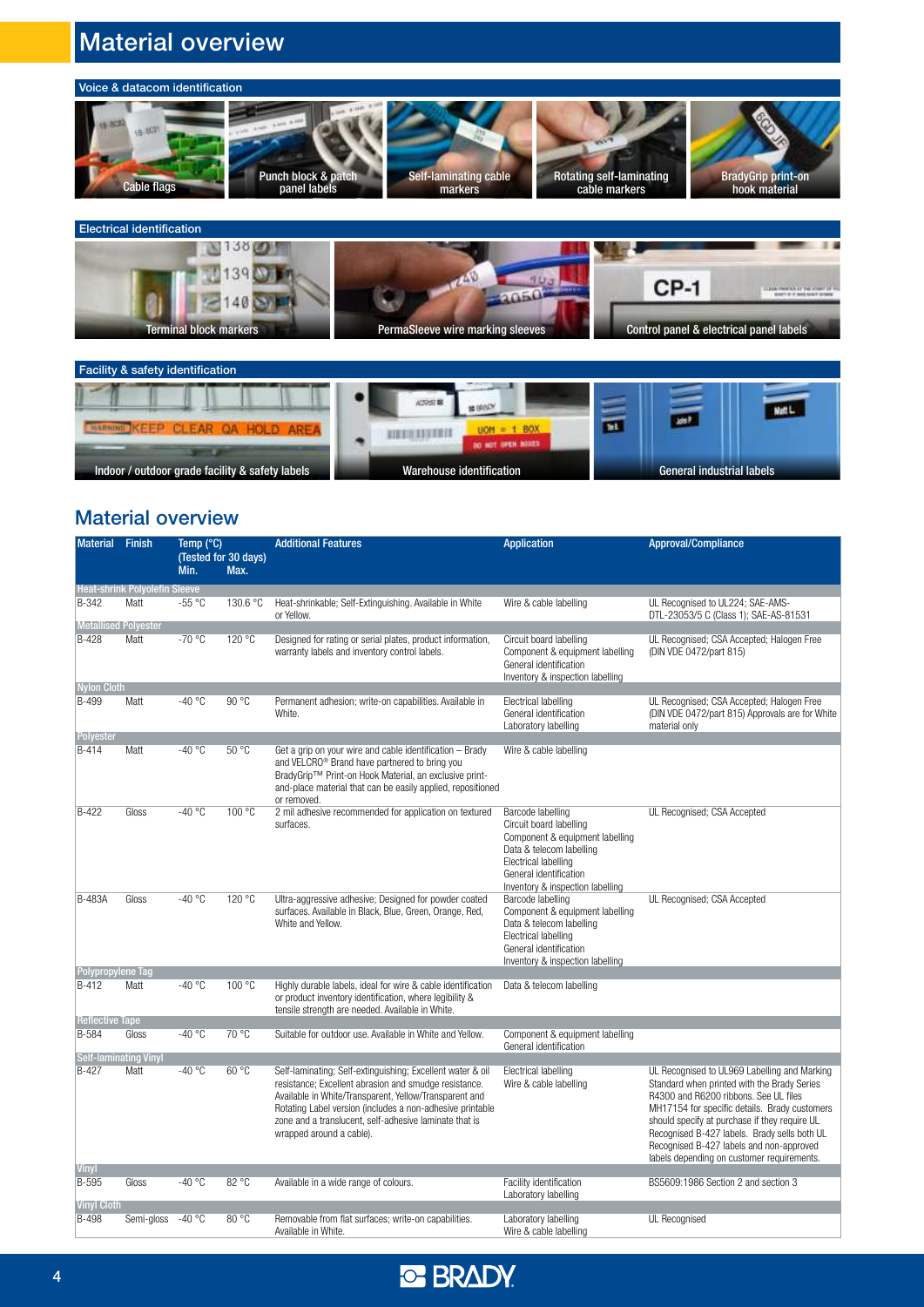

### Router, server, faceplate, outlet and patch panel labels

Create the labels you need in one easy process. Create a fully-formatted serialised punch block label to fit your equipment or label your ports, jacks and outlets with adhesive labels or slide-in strips.

- Developed to withstand abrasion and low temperatures
- Designed to withstand exposure to numerous solvents
- High adhesion to textured metals, powder coated surfaces and low surface energy plastics



|                         |                        | <b>Colour</b>          | Label<br><b>Width</b> | <b>Label</b><br><b>Height</b> | Label<br>Length          | Labels       | <b>Additional Features</b>                                             |
|-------------------------|------------------------|------------------------|-----------------------|-------------------------------|--------------------------|--------------|------------------------------------------------------------------------|
| Diagram                 | <b>Order Reference</b> |                        | $A$ (mm)              | $B$ (mm)                      | B(m)                     | per Roll     |                                                                        |
|                         | B-412: Polypropylene   |                        |                       |                               |                          |              |                                                                        |
| $\odot$                 | MC-375-412             | <b>Black on White</b>  | 9.53                  | -                             | 6.10 <sub>m</sub>        | $\mathbf{1}$ | Non-Adhesive Slide-in Strips                                           |
| $\circledcirc$          | MC-475-412             | <b>Black on White</b>  | 12.07                 | -                             | 6.10 <sub>m</sub>        |              | Non-Adhesive Slide-in Strips                                           |
| $\odot$                 | MC-625-412             | Black on White         | 15.88                 | $\overline{\phantom{0}}$      | 6.10 <sub>m</sub>        | 1            | Non-Adhesive Slide-in Strips                                           |
| <b>B-422: Polyester</b> |                        |                        |                       |                               |                          |              |                                                                        |
| $\odot$                 | MC-375-422             | <b>Black on White</b>  | 9.53                  | -                             | $7.62 \text{ m}$         |              | Adhesive Stick-on Strips: Outlet, Patch Panel, Cont. Tape, Cut to Size |
| $\odot$                 | MC-475-422             | <b>Black on White</b>  | 12.07                 | $\overline{\phantom{0}}$      | $7.62 \text{ m}$         |              | Adhesive Stick-on Strips: Outlet, Patch Panel, Cont. Tape, Cut to Size |
| ▲                       | $M - 7 - 422$          | <b>Black on White</b>  | 12.70                 | 12.70                         | $\overline{\phantom{m}}$ | 280          | Port Labels                                                            |
| $\circledcirc$          | MC-500-422             | <b>Black on White</b>  | 12.70                 | -                             | $7.62 \text{ m}$         |              | Adhesive Stick-on Strips: Outlet, Patch Panel, Cont. Tape, Cut to Size |
| $\odot$                 | MC-625-422             | <b>Black on White</b>  | 15.88                 | -                             | $7.62 \text{ m}$         |              | Adhesive Stick-on Strips: Outlet, Patch Panel, Cont. Tape, Cut to Size |
|                         | M-47-422               | <b>Black on White</b>  | 25.40                 | 12.70                         | $\overline{\phantom{m}}$ | 480          | Stick-on Individual Labels                                             |
| B-483A: Polyester       |                        |                        |                       |                               |                          |              |                                                                        |
|                         | M-47-483               | <b>Black on White</b>  | 25.40                 | 12.70                         | $\overline{\phantom{m}}$ | 480          | Ultra-aggressive adhesive; Designed for powder coated surfaces         |
| <b>B-595: Vinyl</b>     |                        |                        |                       |                               |                          |              |                                                                        |
| $\odot$                 | MC-500-595-YL-BK       | <b>Black on Yellow</b> | 12.70                 | -                             | $7.62 \text{ m}$         |              | Adhesive Stick on Strips, Cut to Size                                  |
| $\bullet$               | MC-500-595-CL-WT       | White on Clear         | 12.70                 | -                             | 6.10 <sub>m</sub>        | $\mathbf{1}$ | Adhesive Stick on Strips, Cut to Size                                  |
| $\boldsymbol{\odot}$    | MC-750-595-YL-BK       | <b>Black on Yellow</b> | 19.05                 | -                             | $7.62 \text{ m}$         |              | Adhesive Stick on Strips, Cut to Size                                  |
| $\odot$                 | MC-750-595-CL-WT       | White on Clear         | 19.05                 |                               | 6.10 <sub>m</sub>        |              | Adhesive Stick on Strips, Cut to Size                                  |

|   |                                                                   |       |                               |     |                                               | How to read an order reference: example M-31-427-YL |
|---|-------------------------------------------------------------------|-------|-------------------------------|-----|-----------------------------------------------|-----------------------------------------------------|
| М | <b>Service</b><br>M: Die-cut label<br><b>MC: Continuous label</b> | $-31$ | $\sim$ $-$<br>Label size code | 427 | <b>Contract Contract</b><br>number (B-number) | Brady material Optional colour                      |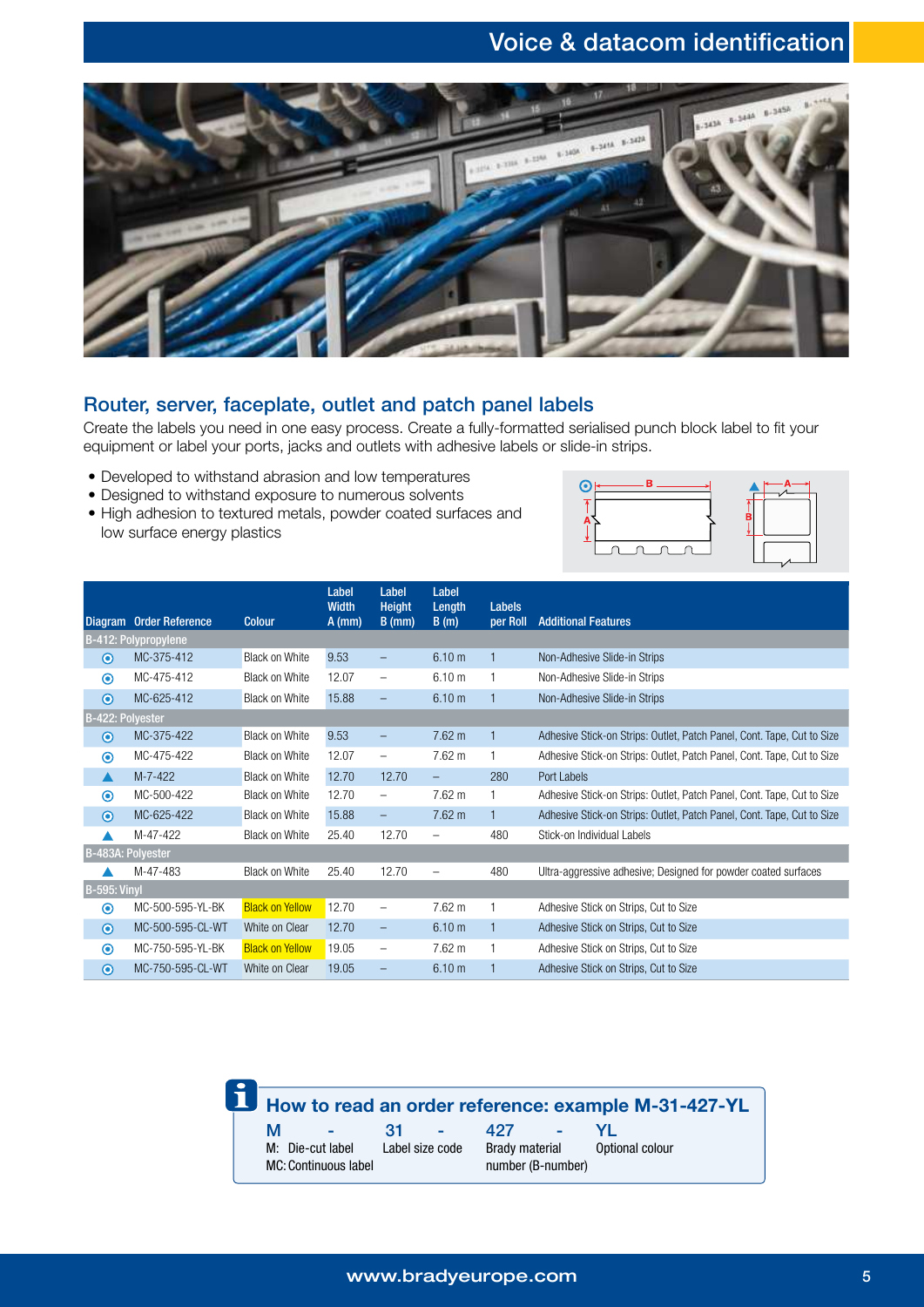

### Closets, racks, frames and blocks labels

Durable materials, easy to slide in or stick on providing clearly legible identification to guarantee swift routine and non-routine maintenance as well as emergency repairs to keep the infrastructure running smoothly.

- Flexible with high-tack adhesives for easy and long-lasting adhesion
- Various sizes in several durable materials
- Rating plate labels offer a metal looking finish



|                     |                                    |                        | Label<br><b>Width</b> | Label<br><b>Height</b> | Label<br>Length          | Labels<br>per |                                                                        |
|---------------------|------------------------------------|------------------------|-----------------------|------------------------|--------------------------|---------------|------------------------------------------------------------------------|
| <b>Diagram</b>      | <b>Order Reference</b>             | <b>Colour</b>          | $A$ (mm)              | $B$ (mm)               | B(m)                     | Roll          | <b>Additional Features</b>                                             |
| B-422: Polyester    |                                    |                        |                       |                        |                          |               |                                                                        |
|                     | M-89-422                           | <b>Black on White</b>  | 12.70                 | 38.10                  | $\qquad \qquad -$        | 180           | Stick-on Individual Labels                                             |
|                     | M-47-422                           | <b>Black on White</b>  | 25.40                 | 12.70                  | $\overline{\phantom{m}}$ | 480           | Stick-on Individual Labels                                             |
| $\odot$             | MC1-1000-422                       | <b>Black on White</b>  | 25.40                 | $\qquad \qquad -$      | $7.62 \text{ m}$         | 1             | Adhesive Stick-on Strips: Outlet, Patch Panel, Cont. Tape, Cut to Size |
| ▲                   | M-49-422                           | <b>Black on White</b>  | 25.40                 | 25.40                  | $\qquad \qquad -$        | 260           | Adhesive Stick-on individual labels                                    |
| ▲                   | M-90-422                           | <b>Black on White</b>  | 38.10                 | 19.05                  | $\overline{\phantom{m}}$ | 180           | Stick-on Individual Labels                                             |
|                     | <b>B-428: Metallised Polyester</b> |                        |                       |                        |                          |               |                                                                        |
| $\bullet$           | M-92-428-BB                        | <b>Black on Silver</b> | 12.70                 | 33.02                  | $\qquad \qquad -$        | 239           | Rating & Nameplate labelling with a metal looking finish               |
|                     | M-60-428                           | <b>Black on Silver</b> | 50.80                 | 25.40                  | $\overline{\phantom{m}}$ | 140           | Rating & Nameplate labelling with a metal looking finish               |
| B-483A: Polyester   |                                    |                        |                       |                        |                          |               |                                                                        |
|                     | M-60-483                           | <b>Black on White</b>  | 50.80                 | 25.40                  | $\overline{\phantom{m}}$ | 140           | Ultra-aggressive adhesive; Designed for powder coated surfaces         |
| ▲                   | M-61-483                           | <b>Black on White</b>  | 50.80                 | 12.70                  | $\overline{\phantom{m}}$ | 80            | Ultra-aggressive adhesive; Designed for powder coated surfaces         |
| <b>B-595: Vinyl</b> |                                    |                        |                       |                        |                          |               |                                                                        |
| $\odot$             | MC1-1000-595-YL-BK                 | <b>Black on Yellow</b> | 25.40                 |                        | $7.62 \text{ m}$         | 1             | Adhesive Stick on Strips, Cut to Size                                  |
| $\circledcirc$      | MC1-1000-595-CL-WT                 | White on Clear         | 25.40                 | -                      | 6.10 <sub>m</sub>        |               | Adhesive Stick on Strips, Cut to Size                                  |

For additional general purpose tapes, see Indoor/Outdoor Grade Facility and Safety Labels on page 14.

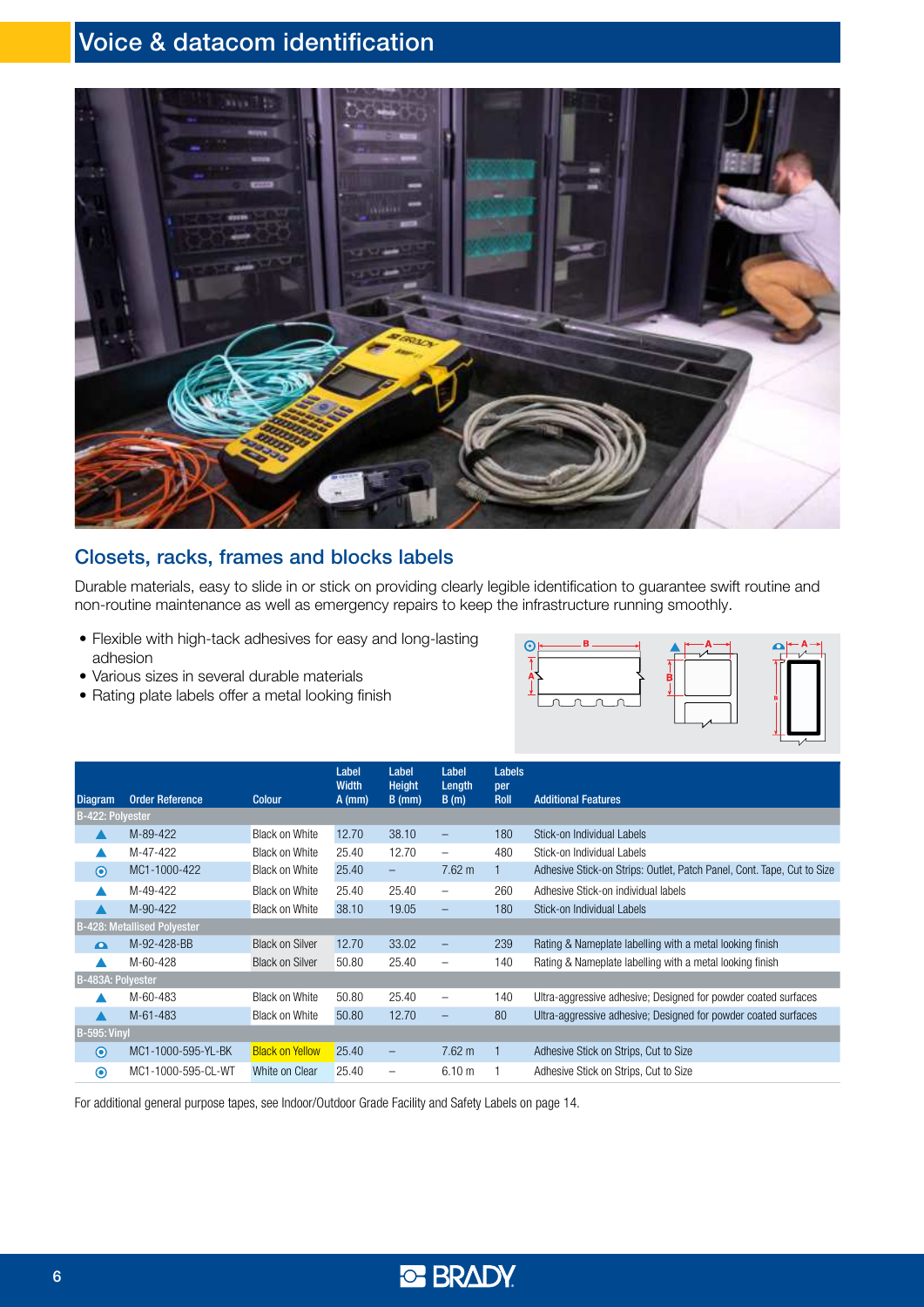

### Equipment, inside panel component, air conditioning & power gear labelling

Operational efficiency is also crucial in the datacenters' grey spaces in order to guarantee qualitative data availability and transfer. Clear identification may relieve the burden for data center maintenance or repair technicians in an effective way.



|                         |                                    |                        | Label<br><b>Width</b> | Label<br><b>Height</b> | Label<br>Length          | Labels<br>per |                                                                        |
|-------------------------|------------------------------------|------------------------|-----------------------|------------------------|--------------------------|---------------|------------------------------------------------------------------------|
| <b>Diagram</b>          | <b>Order Reference</b>             | <b>Colour</b>          | $A$ (mm)              | $B$ (mm)               | B(m)                     | Roll          | <b>Additional Features</b>                                             |
| <b>B-422: Polyester</b> |                                    |                        |                       |                        |                          |               |                                                                        |
| $\bullet$               | MC1-1000-422                       | <b>Black on White</b>  | 25.40                 | $\qquad \qquad -$      | $7.62 \text{ m}$         |               | Adhesive Stick-on Strips: Outlet, Patch Panel, Cont. Tape, Cut to Size |
| ▲                       | M-49-422                           | Black on White         | 25.40                 | 25.40                  | $\qquad \qquad$          | 260           | Adhesive Stick-on individual labels                                    |
| ▲                       | $M-90-422$                         | <b>Black on White</b>  | 38.10                 | 19.05                  | $\qquad \qquad -$        | 180           | Stick-on Individual Labels                                             |
|                         | <b>B-428: Metallised Polyester</b> |                        |                       |                        |                          |               |                                                                        |
| $\bullet$               | M-92-428-BB                        | <b>Black on Silver</b> | 12.70                 | 33.02                  | $\overline{\phantom{0}}$ | 239           | Rating & Nameplate labelling with a metal looking finish               |
|                         | M-47-428                           | <b>Black on Silver</b> | 25.40                 | 12.70                  | $\overline{\phantom{m}}$ | 480           | Rating & Nameplate labelling with a metal looking finish               |
| ▲                       | M-60-428                           | <b>Black on Silver</b> | 50.80                 | 25.40                  |                          | 140           | Rating & Nameplate labelling with a metal looking finish               |
| <b>B-595: Vinyl</b>     |                                    |                        |                       |                        |                          |               |                                                                        |
| $\odot$                 | MC1-1000-595-YL-BK                 | <b>Black on Yellow</b> | 25.40                 | $\qquad \qquad -$      | $7.62 \text{ m}$         |               | Adhesive Stick on Strips, Cut to Size                                  |
| $\circledcirc$          | MC1-1000-595-0R-BK                 | <b>Black on Orange</b> | 25.40                 | $\qquad \qquad -$      | $7.62 \text{ m}$         |               | Adhesive Stick on Strips, Cut to Size                                  |
| $\odot$                 | MC1-1000-595-BL-WT                 | White on Blue          | 25.40                 | $\qquad \qquad -$      | $7.62 \text{ m}$         |               | Adhesive Stick on Strips, Cut to Size                                  |
| $\odot$                 | MC1-1000-595-RD-WT                 | White on Red           | 25.40                 | $\qquad \qquad -$      | $7.62 \text{ m}$         |               | Adhesive Stick on Strips, Cut to Size                                  |
| $\bullet$               | MC1-1000-595-GN-WT                 | White on Green         | 25.40                 |                        | $7.62 \text{ m}$         |               | Adhesive Stick on Strips, Cut to Size                                  |

### Outdoor towers, roadside cabinets and underground chambers labels

Improve visibility in low-light and inclement weather conditions with this reflective material.



| <b>Diagram</b>    | <b>Order Reference</b> | Colour                 | <b>Label Width</b><br>$A$ (mm) | <b>Label Length</b><br>B(m) | <b>Additional Features</b> |
|-------------------|------------------------|------------------------|--------------------------------|-----------------------------|----------------------------|
|                   | B-584: Reflective Tape |                        |                                |                             |                            |
| ◉                 | MC-500-584             | Black on White         | 12.70                          | 6.10 m                      | Suitable for outdoor use.  |
| ◉                 | MC-500-584-YL          | <b>Black on Yellow</b> | 12.70                          | 6.10 m                      | Suitable for outdoor use.  |
| $\mathbf{\Theta}$ | MC-750-584             | Black on White         | 19.05                          | 6.10 m                      | Suitable for outdoor use.  |
| ◉                 | MC-750-584-YL          | <b>Black on Yellow</b> | 19.05                          | 6.10 m                      | Suitable for outdoor use.  |

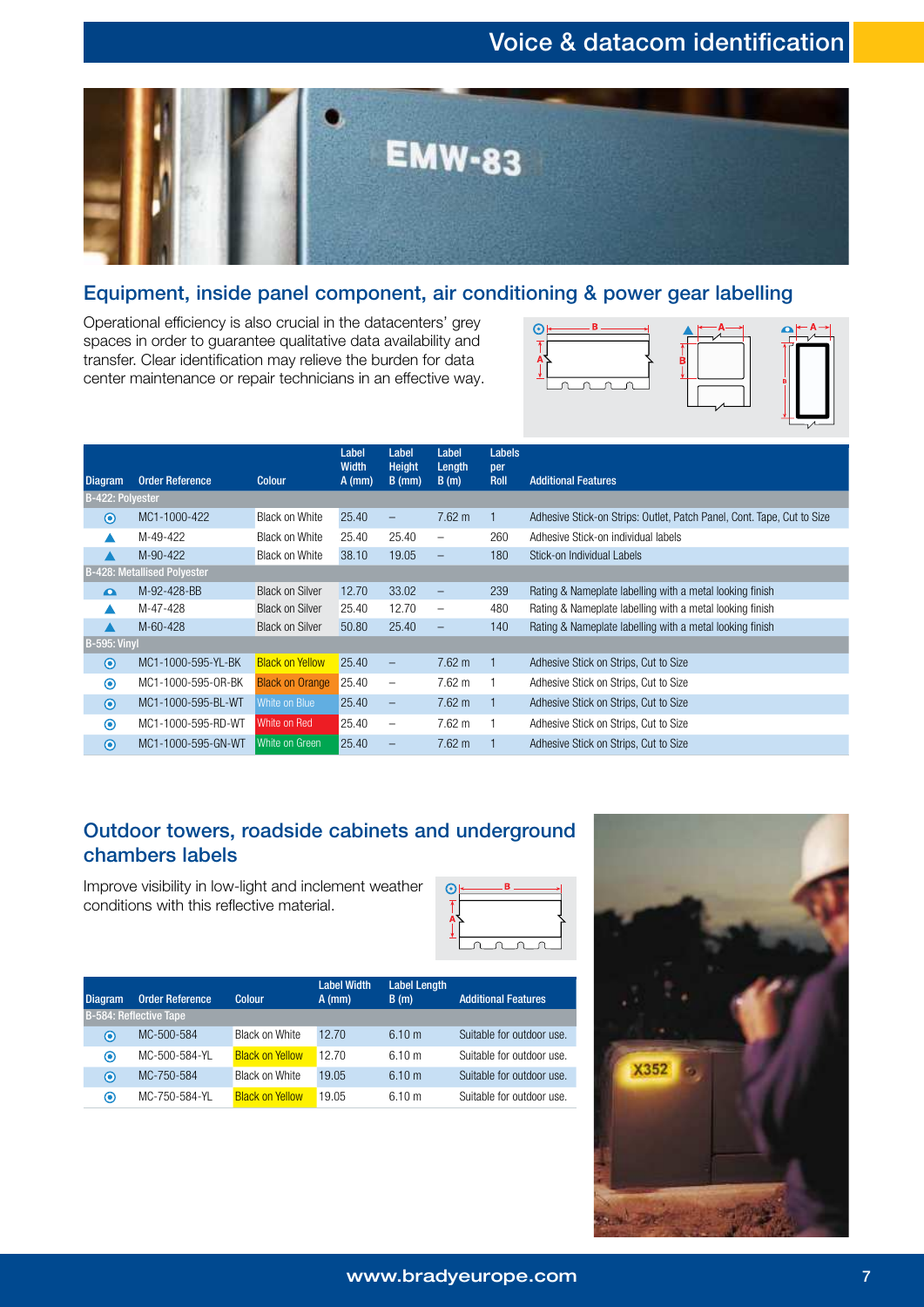

### Self-laminating wire & cable markers

Self-laminating markers feature a printable zone in white or yellow and a transparent, non printable area that wraps around wires and cables and serves as an overlaminate to the printed text.

- Designed to adhere to highly curved surfaces, wires and cables
- Superior resistance to abrasion, handling, solvents, water, oil, dirt and more



| <b>Diagram</b> | <b>Order</b><br>Reference    | <b>Colour</b>                      | Label<br><b>Width</b><br>$A$ (mm) | Label<br><b>Height</b><br>$B$ (mm) | Label<br>Length<br>B(m)  | Printable<br>Area<br><b>Width</b><br>PW (mm) | Printable<br>Area<br><b>Height</b><br>PH (mm) | Labels<br>per<br>Roll | <b>Max. Wire</b><br><b>Diameter</b><br>(mm) | <b>For Data Cables Sized to Fit</b>      |
|----------------|------------------------------|------------------------------------|-----------------------------------|------------------------------------|--------------------------|----------------------------------------------|-----------------------------------------------|-----------------------|---------------------------------------------|------------------------------------------|
|                | B-427: Self-laminating Vinyl |                                    |                                   |                                    |                          |                                              |                                               |                       |                                             |                                          |
| Þ              | M-53-427                     | Black on White/Transparent         | 101.60                            | 25.40                              | $\overline{\phantom{0}}$ | 25.40                                        | 25.40                                         | 70                    | 24.30                                       | 50 Pair Copper; 24 Pair Fibre; Backbone  |
| Þ              | M-53-427-YL                  | <b>Black on Yellow/Transparent</b> | 101.60                            | 25.40                              | $\qquad \qquad -$        | 25.40                                        | 25.40                                         | 70                    | 24.30                                       | 50 Pair Copper; 24 Pair Fibre; Backbone  |
| Þ              | M-89-427                     | Black on White/Transparent         | 12.70                             | 12.70                              | $\qquad \qquad -$        | 12.70                                        | 12.70                                         | 180                   | 8.10                                        | CAT 6: 4 pair UTP Copper                 |
| Þ.             | M-11-427                     | Black on White/Transparent         | 12.70                             | 19.05                              | $\qquad \qquad -$        | 12.70                                        | 9.53                                          | 360                   | 3.00                                        |                                          |
| Þ              | M-102-427                    | Black on White/Transparent         | 12.70                             | 31.75                              | $\overline{\phantom{0}}$ | 12.70                                        | 9.53                                          | 200                   | 7.10                                        | CAT 6: 4 pair UTP Copper                 |
| ٠              | MC-750-427                   | Black on White/Transparent         | 19.05                             | $\overline{\phantom{0}}$           | $7.62 \text{ m}$         | 9.53                                         | $\overline{\phantom{0}}$                      |                       | 3.00                                        | CAT 6: 4 pair UTP Copper                 |
| Þ              | M-90-427                     | Black on White/Transparent         | 19.05                             | 38.10                              | $\overline{\phantom{0}}$ | 19.05                                        | 12.70                                         | 180                   | 8.10                                        | CAT 6: 4 pair UTP Copper                 |
| Þ.             | M-47-427                     | Black on White/Transparent         | 25.40                             | 12.70                              | $\qquad \qquad -$        | 12.70                                        | 9.53                                          | 360                   | 5.10                                        | 2 Pair Fibre/Coaxial, Single/Multi-Mode  |
| Þ              | M-136-427                    | Black on White/Transparent         | 25.40                             | 19.05                              | $\overline{\phantom{0}}$ | 25.40                                        | 9.53                                          | 340                   | 3.00                                        |                                          |
| Þ.             | M-48-427                     | Black on White/Transparent         | 25.40                             | 19.05                              | $\qquad \qquad -$        | 9.53                                         | 19.05                                         | 200                   | 3.00                                        | CAT 6: 4 pair UTP Copper                 |
| Þ              | M-49-427                     | Black on White/Transparent         | 25.40                             | 25.40                              | $\overline{\phantom{m}}$ | 25.40                                        | 9.53                                          | 260                   | 5.10                                        | 2 Pair Fibre/Coaxial; Single/Multi-Mode  |
| b.             | M-143-427                    | Black on White/Transparent         | 25.40                             | 31.75                              | $\qquad \qquad -$        | 25.40                                        | 12.70                                         | 200                   | 6.10                                        | CAT 6: 4 pair UTP Copper                 |
| Þ              | M-31-427                     | Black on White/Transparent         | 25.40                             | 38.10                              | $\overline{\phantom{0}}$ | 25.40                                        | 12.70                                         | 180                   | 8.10                                        | CAT 6: 4 pair UTP Copper                 |
| Þ              | M-91-427-YL                  | <b>Black on Yellow/Transparent</b> | 25.40                             | 38.10                              | $\qquad \qquad -$        | 25.40                                        | 12.70                                         | 180                   | 8.10                                        | CAT 6: 4 pair UTP Copper                 |
| Þ              | M-51-427                     | Black on White/Transparent         | 25.40                             | 63.50                              | $\overline{\phantom{m}}$ | 25.40                                        | 19.05                                         | 110                   | 14.20                                       | 25 pair Copper; 4-12 pair Fibre; Coaxial |
| Þ              | M-51-427-YL                  | <b>Black on Yellow/Transparent</b> | 25.40                             | 63.50                              | $\qquad \qquad -$        | 25.40                                        | 19.05                                         | 110                   | 14.20                                       | 25 pair Copper; 4-12 pair Fibre; Coaxial |



### Rotating self-laminating wire & cable markers

The B-427 self-laminating Rotating Label can be rotated around a cable thanks to a non-adhesive printable zone and a translucent, self-adhesive laminate that is wrapped around a cable.

- Faster cable identification thanks to a label that can be rotated around a cable to make its print visible from any angle
- Industrial grade label that stays attached and remains legible on cables and components
- Spins freely around your Cat 5 and fiber optic cables, no adhesive residue or label parts to cling to your wires

| <b>Diagram</b>          | <b>Order Reference</b>       | <b>Colour</b>     | <b>Label Width</b><br>$A$ (mm) | Label Height<br>$B$ (mm) | <b>Printable Area</b><br>Width PW (mm) | <b>Printable Area</b><br>Height PH (mm) | Labels per<br><b>Roll</b> | Max. Wire<br>Diameter (mm) |
|-------------------------|------------------------------|-------------------|--------------------------------|--------------------------|----------------------------------------|-----------------------------------------|---------------------------|----------------------------|
|                         | B-427: Self-laminating Vinyl |                   |                                |                          |                                        |                                         |                           |                            |
| RO                      | M-206-R0-427                 | White/Transparent | 12.70                          | 62.23                    | 12.70                                  | 17.78                                   | 75                        | 5.13                       |
| $\overline{\mathsf{R}}$ | M-207-R0-427                 | White/Transparent | 12.70                          | 97.79                    | 12.70                                  | 27.94                                   | 50                        | 8.07                       |
| RO                      | M-211-R0-427                 | White/Transparent | 25.40                          | 43.18                    | 25.40                                  | 12.70                                   | 100                       | 3.65                       |
| RO                      | M-203-R0-427                 | White/Transparent | 25.40                          | 62.23                    | 25.40                                  | 17.78                                   | 75                        | 5.13                       |
| RO <sub>1</sub>         | M-209-R0-427                 | White/Transparent | 25.40                          | 97.79                    | 25.40                                  | 27.94                                   | 50                        | 8.07                       |



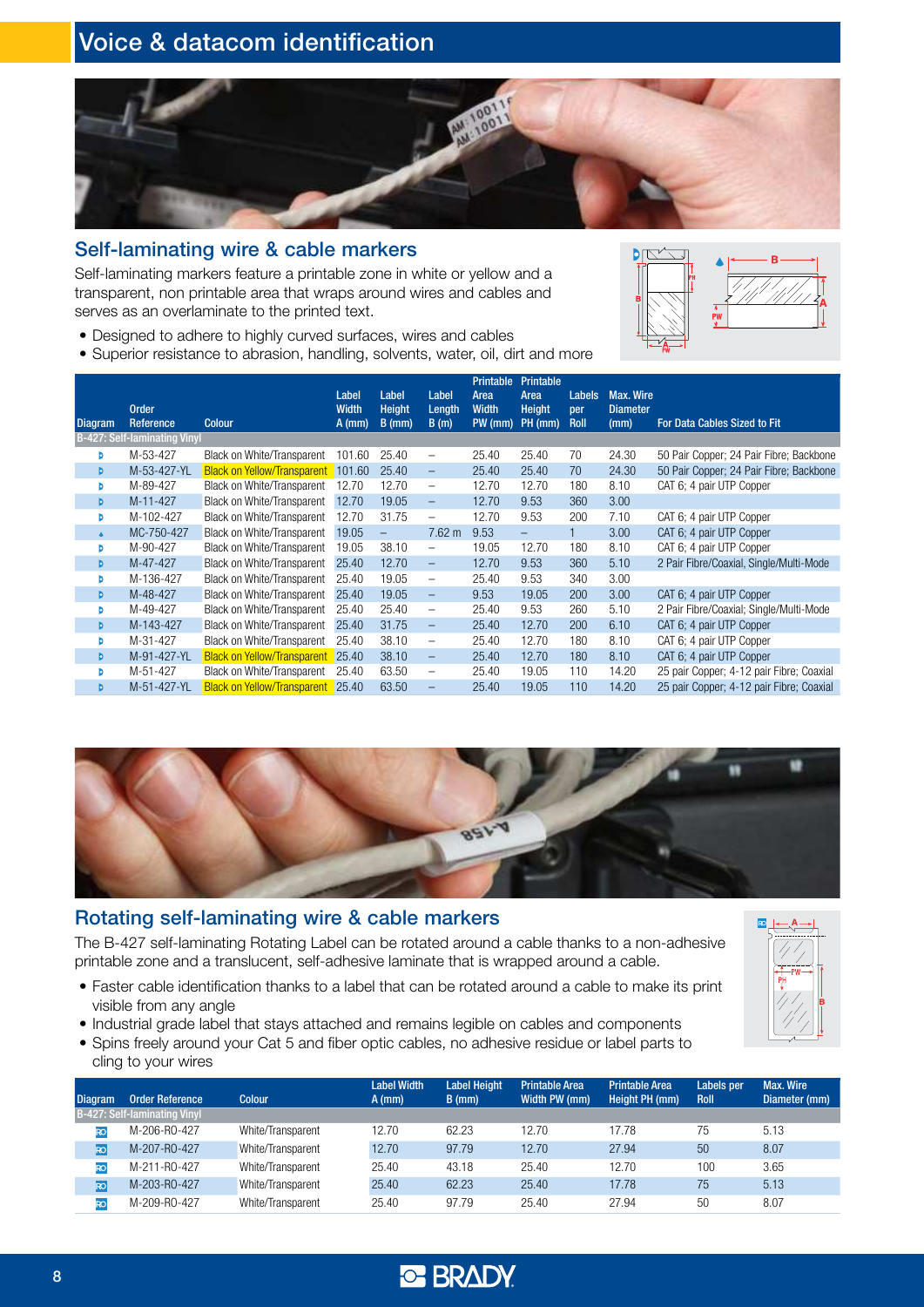

### Cable flags

The flag wizard allows to create a flag label that perfectly wraps around a wire or cable, with the ends joined together to form a flag.



| <b>Diagram</b>     | <b>Order Reference Colour</b> |                       | <b>Label Width</b><br>$A$ (mm) | <b>Label Height</b><br>$B$ (mm) | <b>Printable Area</b><br>Height PH (mm) | <b>Labels</b><br>per Roll | <b>Additional Features</b>                                     |
|--------------------|-------------------------------|-----------------------|--------------------------------|---------------------------------|-----------------------------------------|---------------------------|----------------------------------------------------------------|
| B-499: Nylon Cloth |                               |                       |                                |                                 |                                         |                           |                                                                |
| ₩                  | M-141-499                     | Black on White        | 25.40                          | 57.15                           | 25.40                                   | 90                        |                                                                |
| B-483A: Polyester  |                               |                       |                                |                                 |                                         |                           |                                                                |
|                    | $M - 60 - 483$                | <b>Black on White</b> | 50.80                          | 25.40                           | -                                       | 140                       | Ultra-aggressive adhesive; Designed for powder coated surfaces |
|                    | M-47-483                      | <b>Black on White</b> | 25.40                          | 12.70                           | -                                       | 480                       | Ultra-aggressive adhesive; Designed for powder coated surfaces |
|                    | $M - 61 - 483$                | <b>Black on White</b> | 50.80                          | 12.70                           | $\qquad \qquad -$                       | 80                        | Ultra-aggressive adhesive; Designed for powder coated surfaces |
| B-499: Nylon Cloth |                               |                       |                                |                                 |                                         |                           |                                                                |
| $\circ$            | MC-375-499                    | Black on White        | 9.53                           |                                 | -                                       |                           |                                                                |
| $\odot$            | MC-500-499                    | <b>Black on White</b> | 12.70                          | $\overline{\phantom{0}}$        | -                                       |                           |                                                                |
| $\odot$            | MC-750-499                    | Black on White        | 19.05                          |                                 | -                                       |                           |                                                                |



### BradyGrip™ print-on hook material

BradyGrip™ Print-on Hook Material is a one-of-a-kind solution that allows identification to be easily printed and placed on bundles. A grippy backing makes it easy to reposition or remove, so no need for costly rework. Just print on and place - it's that simple.

- Maximises your uptime with faster, printable ID for cable bundles.
- Apply, reposition and remove with exclusive, print-and-place material.
- Offers a non-damaging alternative to nylon cable ties.
- Customise labels to fit big or small jobs by printing on different-width material.

| <b>Diagram</b>          | Order Reference | Colour                | <b>Label Width</b><br>$A$ (mm) | <b>Label Length</b><br>B(m) | Recommended Velcro <sup>®</sup> One-Wrap <sup>®</sup><br>size range to use with BradyGrip™ (mm) | $\frac{1}{\sqrt{2}}$ |
|-------------------------|-----------------|-----------------------|--------------------------------|-----------------------------|-------------------------------------------------------------------------------------------------|----------------------|
| <b>B-414: Polvester</b> |                 |                       |                                |                             |                                                                                                 |                      |
| $\odot$                 | MC-250-414      | Black on White        | 6.35                           | $3.66 \text{ m}$            | $6.35 - 13.0$                                                                                   |                      |
| ⊙                       | MC-500-414      | Black on White        | 12.70                          | 3.66 <sub>m</sub>           | $12.7 - 16.0$                                                                                   |                      |
| $\odot$                 | MC-750-414      | <b>Black on White</b> | 19.05                          | $3.66 \text{ m}$            | $19.05 - 50.0$                                                                                  |                      |

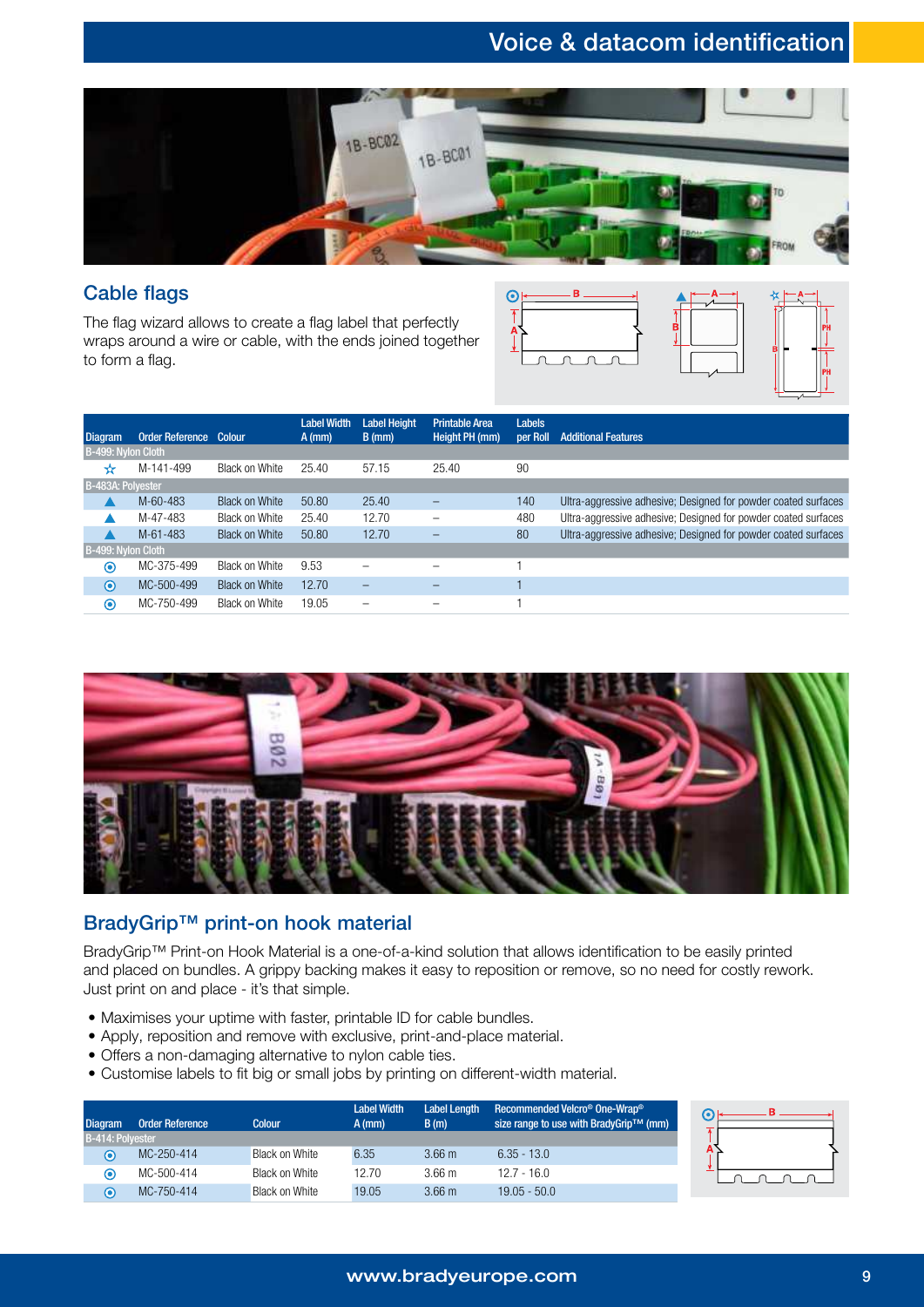### Electrical identification



### Terminal block markers

Specially designed markers that offer a highly unique adhesive and vinyl cloth construction for excellent holding power, while still allowing for clean removal and application.

- Specially designed narrow-width continuous label for alignment on terminal blocks and patch panels
- Software can auto-serialise these labels to help save you time

| <b>Diagram</b><br>B-498: Vinyl Cloth | <b>Order Reference</b> | <b>Colour</b>         | <b>Label Width</b><br>$A$ (mm) | <b>Label Length</b><br>B(m) |
|--------------------------------------|------------------------|-----------------------|--------------------------------|-----------------------------|
| ◉                                    | MC-240-498             | <b>Black on White</b> | 6.10                           | $4.88 \text{ m}$            |
| ◉                                    | MC-318-498             | <b>Black on White</b> | 8.08                           | 4.88 m                      |
| ◉                                    | MC-375-498             | Black on White        | 9.53                           | 6.10 m                      |



### PermaSleeve PS Wire Marking Sleeves

These heat-shrink sleeves are the ultimate in marker durability, permanence and aesthetic appearance. Fast shrink rate saves time and costs during installation. Meets SAE-AMS-DTL-23053/5C (class 1), SAE-AS-81531, MIL-STD-202, and tested per ASTM E162, ASTM E662.

 $\bigcap$ 

- 3:1 heat-shrink sleeve that fits snugly around wires
- Fade-resistant and flame-retardant
- Available as individual die-cut markers or continuous cut-to-length tubing



| <b>Diagram</b> | <b>Order Reference</b>               | <b>Colour</b>          | <b>Sleeve Width</b><br>$A$ (mm) | <b>Sleeve Height</b><br>$B$ (mm) | <b>Sleeve Length</b><br>B(m) | Min. Wire<br>Diameter (mm) | <b>Max. Wire</b><br>Diameter (mm) | <b>Sleeves</b><br>per Roll |
|----------------|--------------------------------------|------------------------|---------------------------------|----------------------------------|------------------------------|----------------------------|-----------------------------------|----------------------------|
|                | <b>B-342: Heat-shrink Polyolefin</b> |                        |                                 |                                  |                              |                            |                                   |                            |
| V              | M-125-075-342                        | <b>Black on White</b>  | 19.05                           | 6.00                             |                              | 1.17                       | 2.79                              | 80                         |
| v              | M-187-075-342                        | <b>Black on White</b>  | 19.05                           | 8.50                             |                              | 1.57                       | 3.81                              | 80                         |
| V              | M-250-075-342                        | <b>Black on White</b>  | 19.05                           | 11.15                            |                              | 2.39                       | 5.46                              | 80                         |
| v              | M-375-075-342                        | <b>Black on White</b>  | 19.05                           | 16.40                            |                              | 3.18                       | 8.13                              | 80                         |
| $\bullet$      | MC-125-342-YL                        | <b>Black on Yellow</b> |                                 | 5.97                             | 2.13 m                       | 1.17                       | 2.79                              |                            |
| $\odot$        | MC-125-342                           | <b>Black on White</b>  |                                 | 6.00                             | 2.13 m                       | 1.17                       | 2.79                              |                            |
| $\odot$        | MC-187-342                           | Black on White         |                                 | 8.50                             | 2.13 m                       | 1.57                       | 3.81                              |                            |
| $\circledcirc$ | MC-187-342-YL                        | <b>Black on Yellow</b> |                                 | 8.50                             | 2.13 m                       | 1.57                       | 3.81                              |                            |
| $\odot$        | MC-250-342                           | <b>Black on White</b>  |                                 | 11.15                            | 2.13 m                       | 2.39                       | 5.46                              |                            |
| $\odot$        | MC-375-342                           | <b>Black on White</b>  |                                 | 16.40                            | 2.13 m                       | 3.18                       | 8.13                              |                            |
| $\odot$        | MC-250-342-YL                        | <b>Black on Yellow</b> |                                 | 11.15                            | 2.13 m                       | 2.39                       | 5.46                              |                            |



#### Magnet Accessory Available

The BMP41 Label Printer offers a heavy-duty magnet accessory that allows you to go hands free. Apply the magnet to the back of your printer and then simply place on a magnetic surface.

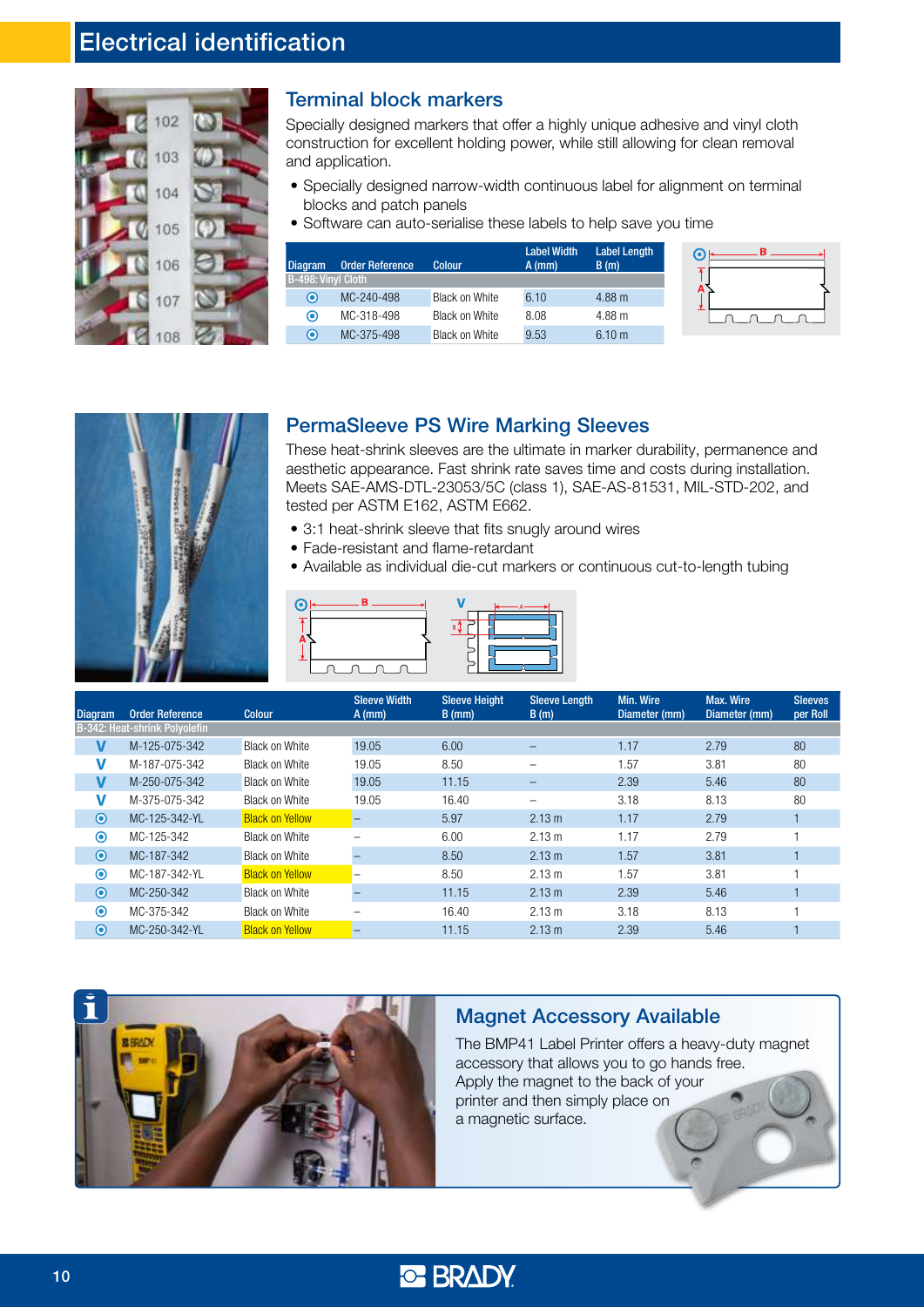

#### Wrap Around Wire & Cable Markers

Durable vinyl cloth wrap around wire and cable markers made with an adhesive that allows the markers to be removed cleanly and re-applied if necessary.

- Highly unique adhesive and cloth construction
- Ideal choice for marking both ends of a wire that may need be cut shorter before final termination

| <b>Diagram</b>     | <b>Order Reference</b> | <b>Colour</b>         | <b>Label Width</b><br>$A$ (mm) | <b>Label Height</b><br>$B$ (mm) | <b>Max. Wire</b><br>Diameter (mm) | <b>Labels</b><br>per Roll |   |
|--------------------|------------------------|-----------------------|--------------------------------|---------------------------------|-----------------------------------|---------------------------|---|
| B-498: Vinyl Cloth |                        |                       |                                |                                 |                                   |                           | B |
|                    | M-7-498                | Black on White        | 12.70                          | 12.70                           | 2.80                              | 240                       |   |
|                    | M-48-498               | Black on White        | 19.05                          | 25.40                           | 5.10                              | 180                       |   |
|                    | M-11-498               | Black on White        | 19.05                          | 12.70                           | 4.00                              | 220                       |   |
|                    | M-91-498               | Black on White        | 25.40                          | 38.10                           | 7.10                              | 120                       |   |
|                    | M-49-498               | <b>Black on White</b> | 25.40                          | 25.40                           | 5.10                              | 160                       |   |
|                    | M-131-498              | Black on White        | 12.70                          | 25.40                           | 5.10                              | 180                       |   |



### Control Panel and Electrical Panel Labels

Long-lasting, durable materials to quickly identify control and electrical panels.



| <b>Diagram</b>          | <b>Order Reference</b>             | <b>Colour</b>          | <b>Label Width</b><br>$A$ (mm) | <b>Label Height</b><br>$B$ (mm) | <b>Label Length</b><br>B(m) | <b>Labels</b><br>per Roll |
|-------------------------|------------------------------------|------------------------|--------------------------------|---------------------------------|-----------------------------|---------------------------|
| <b>B-422: Polyester</b> |                                    |                        |                                |                                 |                             |                           |
| ◉                       | MC-625-422                         | Black on White         | 15.88                          | -                               | 7.62 m                      |                           |
|                         | <b>B-428: Metallised Polyester</b> |                        |                                |                                 |                             |                           |
|                         | M-47-428                           | <b>Black on Silver</b> | 25.40                          | 12.70                           | -                           | 480                       |
|                         | M-60-428                           | <b>Black on Silver</b> | 50.80                          | 25.40                           | -                           | 140                       |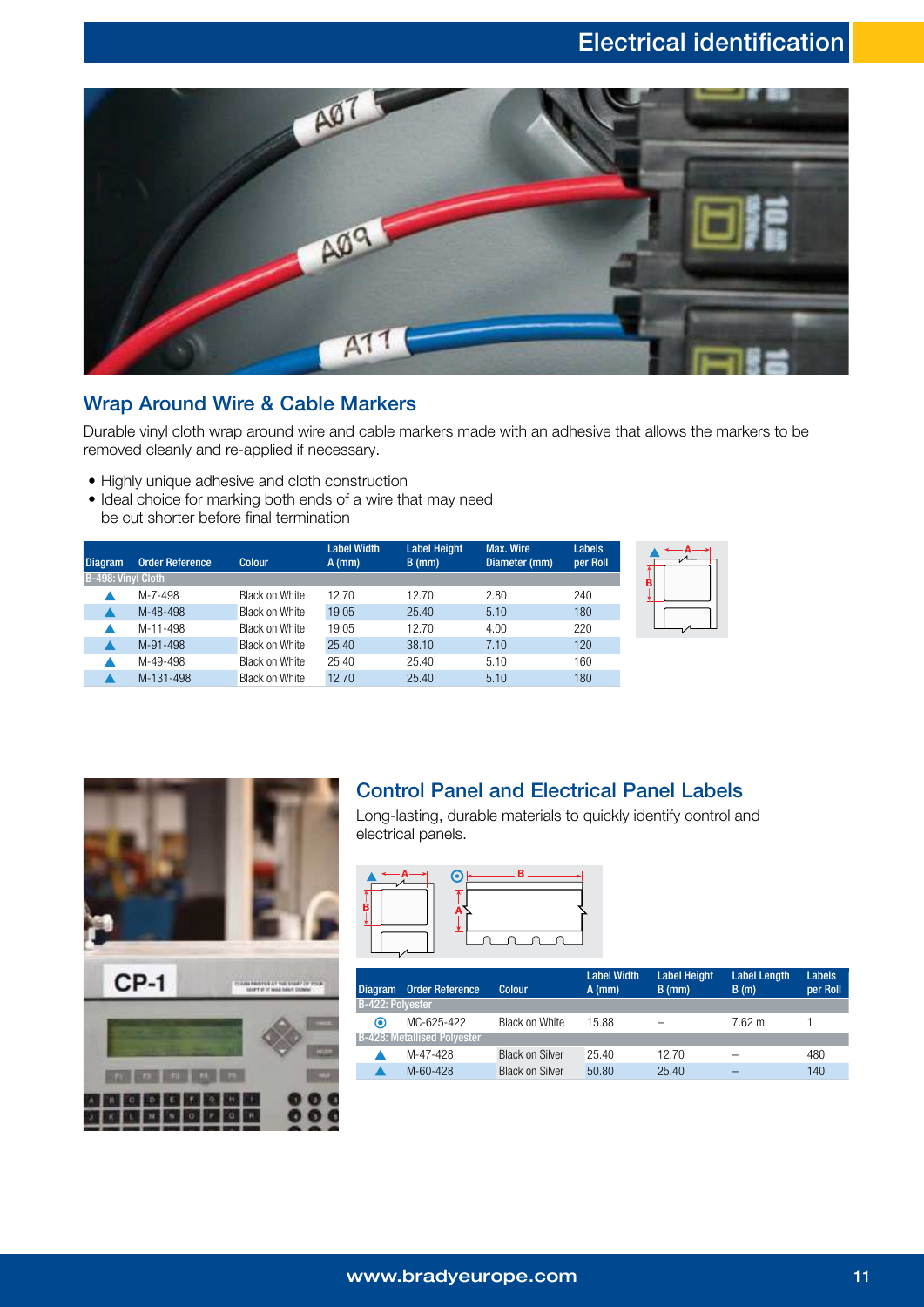

### Automation & Electrical Component Markers

Various sizes, colours and label types for marking relays, solenoids, switches, drive motors, and other components.



| <b>Diagram</b>           | <b>Order Reference</b>             | <b>Colour</b>          | <b>Label Width</b><br>$A$ (mm) | <b>Label Height</b><br>$B$ (mm) | <b>Label Length</b><br>B(m) | <b>Labels</b><br>per Roll |
|--------------------------|------------------------------------|------------------------|--------------------------------|---------------------------------|-----------------------------|---------------------------|
| <b>B-422: Polyester</b>  |                                    |                        |                                |                                 |                             |                           |
| ▲                        | M-89-422                           | <b>Black on White</b>  | 12.70                          | 38.10                           | -                           | 180                       |
| ▲                        | M-7-422                            | <b>Black on White</b>  | 12.70                          | 12.70                           |                             | 280                       |
| $\bullet$                | MC-500-422                         | <b>Black on White</b>  | 12.70                          |                                 | 7.62 <sub>m</sub>           | $\mathbf{1}$              |
| ▲                        | M-47-422                           | <b>Black on White</b>  | 25.40                          | 12.70                           | $\overline{\phantom{0}}$    | 480                       |
| $\bullet$                | MC1-1000-422                       | <b>Black on White</b>  | 25.40                          | $\overline{\phantom{0}}$        | 7.62 m                      | $\mathbf{1}$              |
|                          | M-49-422                           | <b>Black on White</b>  | 25.40                          | 25.40                           | -                           | 260                       |
|                          | M-90-422                           | <b>Black on White</b>  | 38.10                          | 19.05                           | -                           | 180                       |
|                          | <b>B-428: Metallised Polyester</b> |                        |                                |                                 |                             |                           |
| $\bullet$                | M-92-428-BB                        | <b>Black on Silver</b> | 12.70                          | 33.02                           | -                           | 239                       |
| ▲                        | M-47-428                           | <b>Black on Silver</b> | 25.40                          | 12.70                           | -                           | 480                       |
| ▲                        | M-60-428                           | <b>Black on Silver</b> | 50.80                          | 25.40                           |                             | 140                       |
| <b>B-483A: Polyester</b> |                                    |                        |                                |                                 |                             |                           |
| ▲                        | M-47-483                           | <b>Black on White</b>  | 25.40                          | 12.70                           | $\overline{a}$              | 480                       |
|                          | 131599                             | <b>Black on White</b>  | 50.80                          | 25.40                           | -                           | 140                       |
| B-499: Nylon Cloth       | M-61-483                           | <b>Black on White</b>  | 50.80                          | 12.70                           | $\overline{\phantom{0}}$    | 80                        |
| ▲                        | M-130-499                          | <b>Black on White</b>  | 9.53                           | 20.96                           | $\qquad \qquad -$           | 220                       |
| $\boldsymbol{\circ}$     | MC-375-499                         | <b>Black on White</b>  | 9.53                           |                                 | 4.88 m                      | $\mathbf{1}$              |
| ▲                        | M-131-499                          | <b>Black on White</b>  | 12.70                          | 25.40                           |                             | 180                       |
|                          |                                    |                        |                                |                                 | $\overline{\phantom{0}}$    |                           |
| $\circledcirc$<br>▲      | MC-500-499                         | <b>Black on White</b>  | 12.70                          |                                 | 4.88 m                      | 1<br>220                  |
|                          | M-11-499                           | <b>Black on White</b>  | 12.70                          | 19.05                           | $\equiv$                    |                           |
| $\boldsymbol{\circ}$     | MC-750-499                         | Black on White         | 19.05                          | -                               | 4.88 m                      | 1                         |
| ▲<br><b>B-595: Vinyl</b> | M-128-499                          | <b>Black on White</b>  | 25.40                          | 48.26                           | -                           | 100                       |
|                          | MC-500-595-0R-BK                   |                        | 12.70                          |                                 | 7.62 m                      | $\mathbf{1}$              |
| $\bullet$                |                                    | <b>Black on Orange</b> |                                | $\qquad \qquad -$               |                             |                           |
| $\boldsymbol{\circ}$     | MC-750-595-OR-BK                   | <b>Black on Orange</b> | 19.05                          |                                 | $7.62 \text{ m}$            | 1                         |
| $\bullet$                | MC1-1000-595-0R-BK                 | <b>Black on Orange</b> | 25.40                          |                                 | 7.62 m                      | $\mathbf{1}$              |
| $\boldsymbol{\circ}$     | MC-500-595-YL-BK                   | <b>Black on Yellow</b> | 12.70                          | -                               | $7.62 \text{ m}$            | 1                         |
| $\bullet$                | MC-750-595-YL-BK                   | <b>Black on Yellow</b> | 19.05                          |                                 | 7.62 m                      | $\mathbf{1}$              |
| $\boldsymbol{\circ}$     | MC1-1000-595-YL-BK                 | <b>Black on Yellow</b> | 25.40                          |                                 | $7.62 \text{ m}$            | 1                         |
|                          |                                    |                        |                                |                                 |                             |                           |

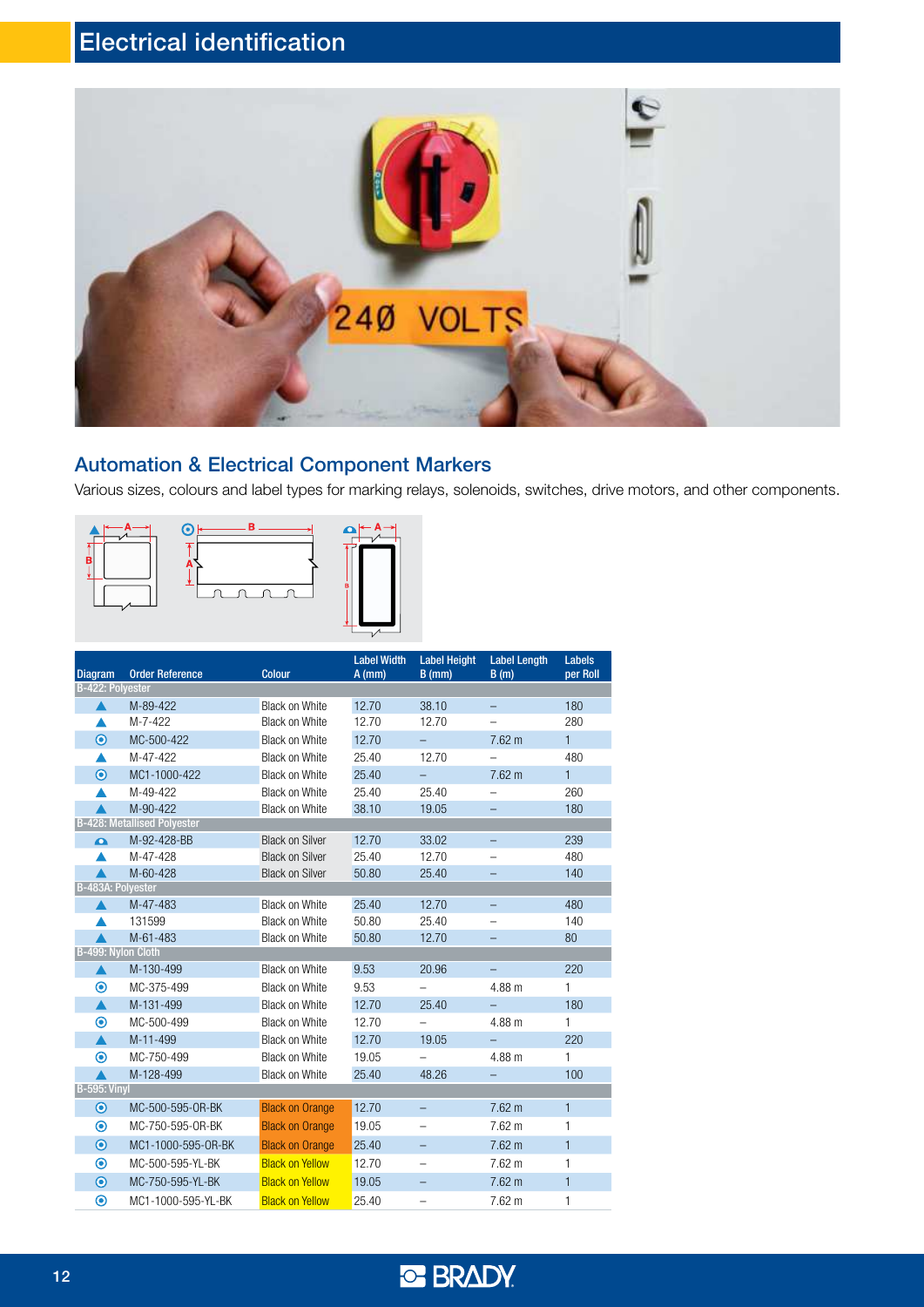### Electrical identification



#### Self-laminating Wire & Cable Markers

Self-laminating markers feature a printable zone in white or yellow and a transparent, non printable area that wraps around wires and cables and serves as an overlaminate to the printed text.

- Designed to adhere to highly curved surfaces, wires and cables
- Superior resistance to abrasion, handling, solvents, water, oil, dirt and more



| <b>Diagram</b> | <b>Order Reference</b>       | <b>Colour</b>                      | Label<br><b>Width</b><br>$A$ (mm) | Label<br><b>Height</b><br>$B$ (mm) | Label<br>Length<br>B(m)  | <b>Printable Area</b> | <b>Printable Area</b><br>Width PW (mm) Height PH (mm) | Max. Wire<br>Diameter (mm) | Labels<br>per Roll |
|----------------|------------------------------|------------------------------------|-----------------------------------|------------------------------------|--------------------------|-----------------------|-------------------------------------------------------|----------------------------|--------------------|
|                | B-427: Self-laminating Vinyl |                                    |                                   |                                    |                          |                       |                                                       |                            |                    |
| Þ              | M-89-427                     | Black on White/Transparent         | 12.70                             | 12.70                              | $\overline{\phantom{0}}$ | 12.70                 | 12.70                                                 | 8.10                       | 180                |
| Þ              | M-11-427                     | Black on White/Transparent         | 12.70                             | 19.05                              | $\qquad \qquad -$        | 12.70                 | 9.53                                                  | 3.00                       | 360                |
| Þ              | M-90-427                     | Black on White/Transparent         | 19.05                             | 38.10                              | $\overline{\phantom{0}}$ | 19.05                 | 12.70                                                 | 8.10                       | 180                |
|                | MC-750-427                   | Black on White/Transparent         | 19.05                             | -                                  | $7.62 \text{ m}$         | 9.53                  |                                                       | 3.00                       |                    |
| Þ              | M-47-427                     | Black on White/Transparent         | 25.40                             | 12.70                              | $\overline{\phantom{0}}$ | 12.70                 | 9.53                                                  | 5.10                       | 360                |
| D              | M-136-427                    | Black on White/Transparent         | 25.40                             | 19.05                              | $\qquad \qquad -$        | 25.40                 | 9.53                                                  | 3.00                       | 340                |
| Þ              | M-48-427                     | Black on White/Transparent         | 25.40                             | 19.05                              | $\overline{\phantom{0}}$ | 9.53                  | 19.05                                                 | 3.00                       | 200                |
| Þ              | M-49-427                     | Black on White/Transparent         | 25.40                             | 25.40                              | $\qquad \qquad -$        | 25.40                 | 9.53                                                  | 5.10                       | 260                |
| Þ              | M-143-427                    | Black on White/Transparent         | 25.40                             | 31.75                              | $\overline{\phantom{0}}$ | 25.40                 | 12.70                                                 | 6.10                       | 200                |
| Þ              | M-31-427                     | Black on White/Transparent         | 25.40                             | 38.10                              | $\qquad \qquad -$        | 25.40                 | 12.70                                                 | 8.10                       | 180                |
| Þ              | M-91-427-YL                  | <b>Black on Yellow/Transparent</b> | 25.40                             | 38.10                              | $\overline{\phantom{m}}$ | 25.40                 | 12.70                                                 | 8.10                       | 180                |
| Þ              | M-51-427                     | Black on White/Transparent         | 25.40                             | 63.50                              | $\qquad \qquad -$        | 25.40                 | 19.05                                                 | 14.20                      | 110                |
| Þ              | M-51-427-YL                  | <b>Black on Yellow/Transparent</b> | 25.40                             | 63.50                              | $\overline{\phantom{m}}$ | 25.40                 | 19.05                                                 | 14.20                      | 110                |
| D              | M-53-427                     | Black on White/Transparent         | 101.60                            | 25.40                              | $\qquad \qquad -$        | 25.40                 | 25.40                                                 | 24.30                      | 70                 |
| b              | M-53-427-YL                  | <b>Black on Yellow/Transparent</b> | 101.60                            | 25.40                              | $\overline{\phantom{m}}$ | 25.40                 | 25.40                                                 | 24.30                      | 70                 |
| D              | M-102-427                    | Black on White/Transparent         | 12.70                             | 31.75                              | -                        | 12.70                 | 9.53                                                  | 7.10                       | 200                |



#### Rotating self-laminating wire & cable markers

The B-427 self-laminating Rotating Label can be rotated around a cable thanks to a non-adhesive printable zone and a translucent, self-adhesive laminate that is wrapped around a cable.

- Faster cable identification thanks to a label that can be rotated around a cable to make its print visible from any angle
- Industrial grade label that stays attached and remains legible on cables and components

| Diagram                 | <b>Order Reference</b>       | <b>Colour</b>     | <b>Label Width</b><br>$A$ (mm) | <b>Label Height</b><br>$B$ (mm) | <b>Printable Area</b><br>Width PW (mm) | Printable Area<br>Height PH (mm) | Max. Wire<br>Diameter (mm) | <b>Labels</b><br>per Roll |
|-------------------------|------------------------------|-------------------|--------------------------------|---------------------------------|----------------------------------------|----------------------------------|----------------------------|---------------------------|
|                         | B-427: Self-laminating Vinyl |                   |                                |                                 |                                        |                                  |                            |                           |
| RO                      | M-206-R0-427                 | White/Transparent | 12.70                          | 62.23                           | 12.70                                  | 17.78                            | 5.13                       | 75                        |
| R                       | M-207-R0-427                 | White/Transparent | 12.70                          | 97.79                           | 12.70                                  | 27.94                            | 8.07                       | 50                        |
| RO                      | M-211-R0-427                 | White/Transparent | 25.40                          | 43.18                           | 25.40                                  | 12.70                            | 3.65                       | 100                       |
| $\overline{\mathsf{R}}$ | M-203-R0-427                 | White/Transparent | 25.40                          | 62.23                           | 25.40                                  | 17.78                            | 5.13                       | 75                        |
| RO                      | M-209-R0-427                 | White/Transparent | 25.40                          | 97.79                           | 25.40                                  | 27.94                            | 8.07                       | 50                        |
|                         |                              |                   |                                |                                 |                                        |                                  |                            |                           |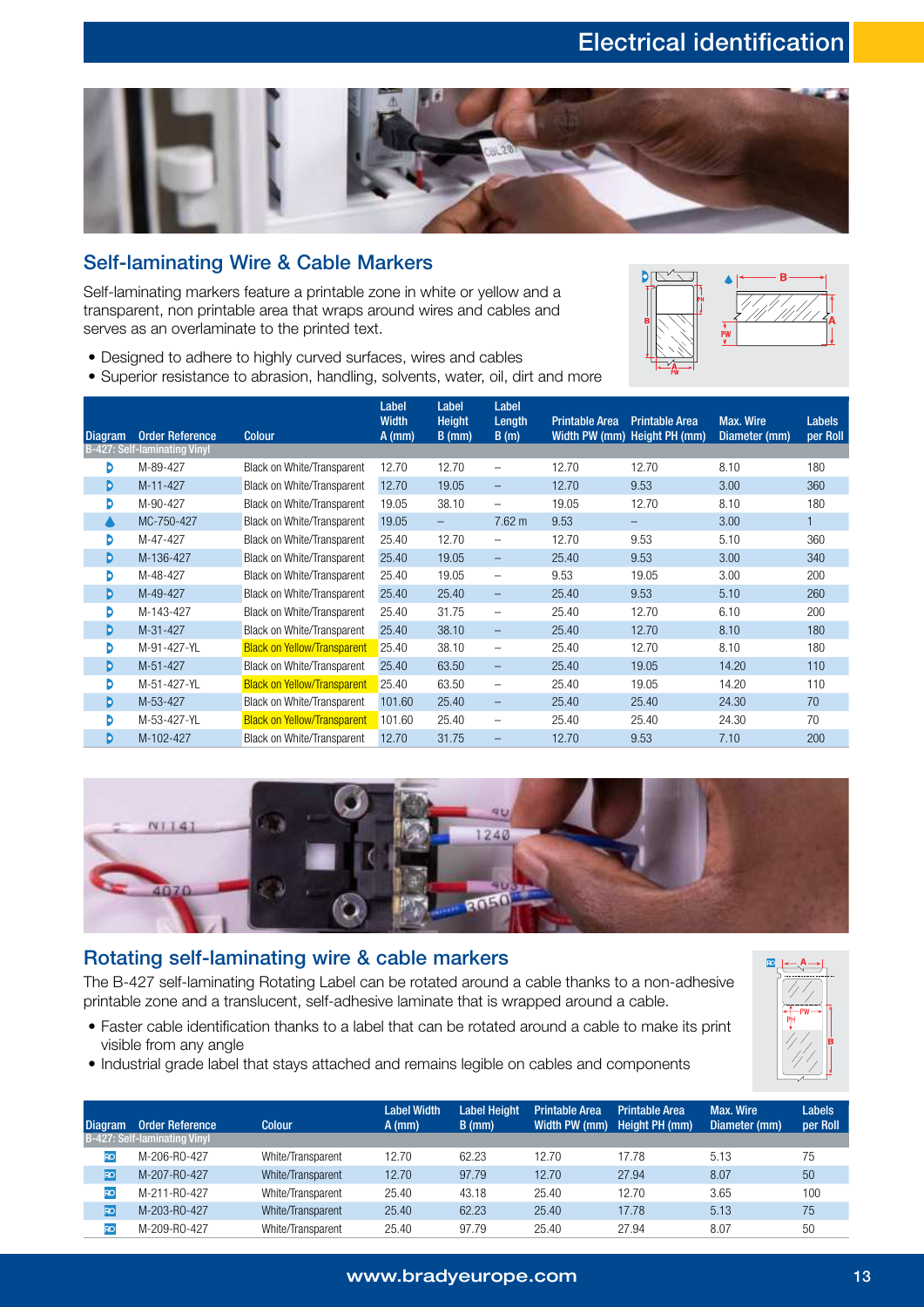### Facility & Safety Identification



### Bin, storage, reflective and general industrial labels

Choose from several materials and types of labels that offer an aggressive adhesive for use in commercial and industrial applications. Bin, storage & industrial labels are ideal for commercial / industrial applications, while reflective can be used for low light or inclement weather conditions.

- Recommended for low surface energy and textured surfaces
- Reflective is ideal for outdoor utility poles and pedestals, equipment on site and rooftop equipment



| <b>Diagram</b>           | <b>Order Reference</b> | <b>Colour</b>         | Label<br><b>Width</b><br>$A$ (mm) | Label<br><b>Height</b><br>$B$ (mm) | Label<br>Length<br>B(m) | <b>Labels</b><br>per<br><b>Roll</b> |
|--------------------------|------------------------|-----------------------|-----------------------------------|------------------------------------|-------------------------|-------------------------------------|
| B-422: Polyester         |                        |                       |                                   |                                    |                         |                                     |
| $\boldsymbol{\circ}$     | MC-375-422             | <b>Black on White</b> | 9.53                              |                                    | $7.62 \text{ m}$        | 1                                   |
| ◉                        | MC-475-422             | <b>Black on White</b> | 12.07                             |                                    | $7.62 \text{ m}$        | 1                                   |
|                          | $M - 7 - 422$          | <b>Black on White</b> | 12.70                             | 12.70                              |                         | 280                                 |
|                          | M-89-422               | <b>Black on White</b> | 12.70                             | 38.10                              |                         | 180                                 |
| $\circledcirc$           | MC-500-422             | <b>Black on White</b> | 12.70                             |                                    | $7.62 \text{ m}$        | 1                                   |
|                          | M-47-422               | <b>Black on White</b> | 25.40                             | 12.70                              |                         | 480                                 |
|                          | M-49-422               | Black on White        | 25.40                             | 25.40                              |                         | 260                                 |
| ◉                        | MC1-1000-422           | Black on White        | 25.40                             |                                    | $7.62 \text{ m}$        | 1                                   |
|                          | M-90-422               | <b>Black on White</b> | 38.10                             | 19.05                              |                         | 180                                 |
| <b>B-483A: Polyester</b> |                        |                       |                                   |                                    |                         |                                     |
|                          | M-47-483               | <b>Black on White</b> | 25.40                             | 12.70                              |                         | 480                                 |
|                          | M-61-483               | <b>Black on White</b> | 50.80                             | 12.70                              |                         | 80                                  |
|                          | 131599                 | <b>Black on White</b> | 50.80                             | 25.40                              |                         | 140                                 |

| <b>Diagram</b>      | <b>Order Reference</b>        | <b>Colour</b>          | Label<br><b>Width</b><br>$A$ (mm) | Label<br><b>Height</b><br>$B$ (mm) | Label<br>Length<br>B(m) | <b>Labels</b><br>per<br><b>Roll</b> |
|---------------------|-------------------------------|------------------------|-----------------------------------|------------------------------------|-------------------------|-------------------------------------|
| B-499: Nylon Cloth  |                               |                        |                                   |                                    |                         |                                     |
|                     | M-11-499                      | <b>Black on White</b>  | 12.70                             | 19.05                              |                         | 220                                 |
|                     | M-128-499                     | <b>Black on White</b>  | 25.40                             | 48.26                              |                         | 100                                 |
|                     | <b>B-584: Reflective Tape</b> |                        |                                   |                                    |                         |                                     |
| ⊙                   | MC-500-584                    | <b>Black on White</b>  | 12.70                             |                                    | 6.10 m                  | 1                                   |
| $\bullet$           | MC-500-584-YL                 | <b>Black on Yellow</b> | 12.70                             | $\equiv$                           | 6.10 m                  | 1                                   |
| ◉                   | MC-750-584                    | <b>Black on White</b>  | 19.05                             |                                    | 6.10 m                  | 1                                   |
| $\odot$             | MC-750-584-YL                 | <b>Black on Yellow</b> | 19.05                             |                                    | 6.10 m                  | 1                                   |
| <b>B-595: Vinyl</b> |                               |                        |                                   |                                    |                         |                                     |
| $\odot$             | MC-500-595-RD-WT              | White on Red           | 12.70                             |                                    | $7.62 \text{ m}$        | 1                                   |
| ◉                   | MC-750-595-RD-WT              | White on Red           | 19.05                             |                                    | $7.62 \text{ m}$        | 1                                   |
| ◉                   | MC1-1000-595-RD-WT            | White on Red           | 25.40                             |                                    | $7.62 \text{ m}$        | 1                                   |



### Indoor/Outdoor Grade Facility & Safety Labels

Pliable vinyl that conforms well to smooth or rough surfaces such as pipes, walls, doors, panels, shelving, bins and equipment. Lasting up to 8-10\* years outdoors, these labels offer excellent resistance to oils, detergents, dirt, grime and many solvents.

- Durable, low-shrink vinyl with our most aggressive adhesive
- Works for a variety of applications , including 5S labels, pipe markers, arc flash, chemical labels and more



|                      |                        |                        | Label<br><b>Width</b> | Label<br>Length   | <b>Labels</b><br>per |
|----------------------|------------------------|------------------------|-----------------------|-------------------|----------------------|
| <b>Diagram</b>       | <b>Order Reference</b> | <b>Colour</b>          | $A$ (mm)              | B(m)              | Roll                 |
| <b>B-595: Vinyl</b>  |                        |                        |                       |                   |                      |
| ◉                    | MC-500-595-CL-BK       | <b>Black on Clear</b>  | 12.70                 | 6.10 m            | 1                    |
| $\mathbf{\Theta}$    | MC-750-595-CL-BK       | <b>Black on Clear</b>  | 19.05                 | 6.10 <sub>m</sub> | $\mathbf{1}$         |
| $\boldsymbol{\circ}$ | MC1-1000-595-CL-BK     | <b>Black on Clear</b>  | 25.40                 | 6.10 m            | 1                    |
| $\bf{O}$             | MC-500-595-OR-BK       | <b>Black on Orange</b> | 12.70                 | $7.62 \text{ m}$  | $\mathbf{1}$         |
| $\boldsymbol{\circ}$ | MC-750-595-0R-BK       | <b>Black on Orange</b> | 19.05                 | $7.62 \text{ m}$  | 1                    |
| $\bf{O}$             | MC1-1000-595-0R-BK     | <b>Black on Orange</b> | 25.40                 | $7.62 \text{ m}$  | $\mathbf{1}$         |
| $\boldsymbol{\circ}$ | MC-500-595-WT-BK       | <b>Black on White</b>  | 12.70                 | $7.62 \text{ m}$  | 1                    |
| $\mathbf{\Theta}$    | MC-750-595-WT-BK       | Black on White         | 19.05                 | $7.62 \text{ m}$  | $\mathbf{1}$         |
| $\boldsymbol{\odot}$ | MC1-1000-595-WT-BK     | Black on White         | 25.40                 | $7.62 \text{ m}$  | 1                    |
| $\circledcirc$       | MC-500-595-YL-BK       | <b>Black on Yellow</b> | 12.70                 | $7.62 \text{ m}$  | 1                    |
| $\boldsymbol{\circ}$ | MC-750-595-YL-BK       | <b>Black on Yellow</b> | 19.05                 | $7.62 \text{ m}$  | 1                    |
| $\boldsymbol{\circ}$ | MC1-1000-595-YL-BK     | <b>Black on Yellow</b> | 25.40                 | $7.62 \text{ m}$  | $\mathbf{1}$         |
| ◉                    | MC-500-595-WT-RD       | <b>Red on White</b>    | 12.70                 | $7.62 \text{ m}$  | 1                    |
| $\bf{O}$             | MC-750-595-WT-RD       | Red on White           | 19.05                 | $7.62 \text{ m}$  | 1                    |
| ⋒                    | MC1-1000-595-WT-RD     | Red on White           | 25.40                 | $7.62 \text{ m}$  | 1                    |

|                      |                        |                | Label<br>Width | Label<br>Length  | <b>Labels</b><br>per |
|----------------------|------------------------|----------------|----------------|------------------|----------------------|
| <b>Diagram</b>       | <b>Order Reference</b> | <b>Colour</b>  | $A$ (mm)       | B(m)             | <b>Roll</b>          |
| <b>B-595: Vinyl</b>  |                        |                |                |                  |                      |
| $\mathbf{\Theta}$    | MC-500-595-BK-WT       | White on Black | 12.70          | $7.62 \text{ m}$ | 1                    |
| ◉                    | MC-750-595-BK-WT       | White on Black | 19.05          | 7.62 m           | 1                    |
| $\bullet$            | MC1-1000-595-BK-WT     | White on Black | 25.40          | $7.62 \text{ m}$ | $\mathbf{1}$         |
| $\boldsymbol{\circ}$ | MC-500-595-BL-WT       | White on Blue  | 12.70          | 7.62 m           | 1                    |
| $\bf{O}$             | MC-750-595-BL-WT       | White on Blue  | 19.05          | $7.62 \text{ m}$ | 1                    |
| $\boldsymbol{\circ}$ | MC1-1000-595-BL-WT     | White on Blue  | 25.40          | 7.62 m           | 1                    |
| $\bullet$            | MC-500-595-CL-WT       | White on Clear | 12.70          | 6.10 m           | 1                    |
| ◉                    | MC-750-595-CL-WT       | White on Clear | 19.05          | 6.10 m           | 1                    |
| $\bullet$            | MC1-1000-595-CL-WT     | White on Clear | 25.40          | 6.10 m           | 1                    |
| ◉                    | MC-500-595-GN-WT       | White on Green | 12.70          | $7.62 \text{ m}$ | 1                    |
| $\mathbf{\Theta}$    | MC-750-595-GN-WT       | White on Green | 19.05          | $7.62 \text{ m}$ | 1                    |
| $\boldsymbol{\circ}$ | MC1-1000-595-GN-WT     | White on Green | 25.40          | $7.62 \text{ m}$ | 1                    |
| $\mathbf{\Theta}$    | MC-500-595-RD-WT       | White on Red   | 12.70          | $7.62 \text{ m}$ | $\mathbf{1}$         |
| $\boldsymbol{\circ}$ | MC-750-595-RD-WT       | White on Red   | 19.05          | 7.62 m           | 1                    |
| $\mathbf{\Theta}$    | MC1-1000-595-RD-WT     | White on Red   | 25.40          | $7.62 \text{ m}$ | 1                    |

\* Average expected outdoor life of product will depend on user definition of failure, climatic conditions, mounting techniques and material colour. The 8 to 10 year outdoor durability applies to the vinyl label stock only; ribbon durability will vary. A polyester overlaminate is recommended for harsh environments - long term exposure to wind and rain.

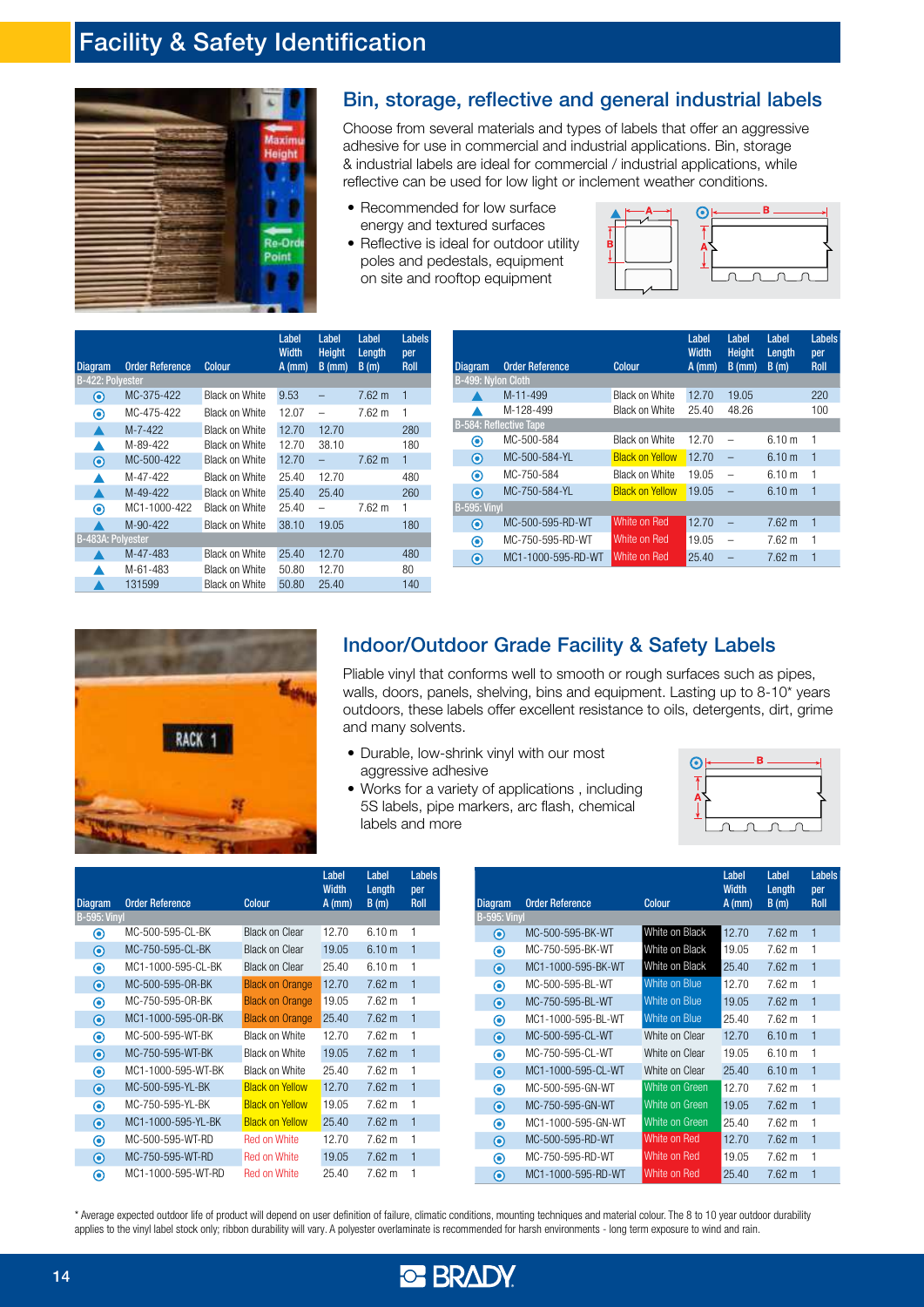### Printer and Accessories

#### Printer part numbers

| Article No. | <b>Order Reference</b> | <b>Description</b>                                                   |
|-------------|------------------------|----------------------------------------------------------------------|
| 133254      | BMP41-KIT-EU           | BMP41 Label Printer - EU                                             |
| 198648      | BMP41-EU-PWID          | BMP41 Label Printer - EU with<br><b>Brady Workstation PWID Suite</b> |
| 711213      | BMP41-KIT-UK           | BMP41 Label Printer - UK                                             |
| 198629      | BMP41-UK-PWID          | BMP41 Label Printer - UK with<br><b>Brady Workstation PWID Suite</b> |



The Basic Suite is included with every printer, all you need to do is download it. Workstation.BradyID.com/Free

Quickly identify your products and wires with customised text or graphical labels, using serialised or imported data. Workstation.BradyID.com/ProductandWire

### Printer technical data

The BMP41 Label Printer is reliable for your most detailed work and rugged enough to use every day, it's a must-have for datacom and electrical professionals.

Create and print labels on-the-spot with its QWERTY keypad, or in batches at the office with Brady Workstation software. This printer can help you power through work faster with its programmed pre-set label options for wire marking, flagging and patch panel ID.

#### The BMP41 is ready for it all, every day.

| <b>Specifications</b>                      |                                      |
|--------------------------------------------|--------------------------------------|
| Print Technology                           | <b>Thermal Transfer</b>              |
| Print Resolution (dpi)                     | 300 dpi                              |
| Print Speed (mm/sec)                       | $33.00$ mm/s                         |
| <b>Colour Capability</b>                   | Monocolour                           |
| Continuous vs Die-cut Labels               | Continuous and Die-cut               |
| Max. Label Width (mm)                      | 25.40 mm                             |
| Max. Print Length                          | 7620.00 mm                           |
| Recommended Usage per Day                  | 250                                  |
| Stand-alone Printing<br>(Detached from PC) | Stand-alone & Peripheral             |
| <b>Connectivity Options</b>                | <b>USB</b>                           |
| <b>PC Connectivity</b>                     | Yes                                  |
| <b>Bar Code Type</b>                       | Code 39 and 128, other via software  |
| <b>Built-in Symbols</b>                    | 480                                  |
| Software Compatibility                     | <b>Brady Workstation</b><br>CodeSoft |
|                                            |                                      |

| <b>Physical Properties</b> |                                            |
|----------------------------|--------------------------------------------|
| Size - W x H x D (mm)      | 152.40 x 292.00 x 89.00                    |
| Weight (kg)                | $1.29$ kg                                  |
| Keyboard Type              | <b>OWERTY</b>                              |
| <b>Display</b>             | LCD                                        |
| Cutter                     | Single Hand Manual Actuate<br>Straight Cut |
| Warranty                   | 2 years                                    |



Easily store your portable printer, some consumables and a number of accessories in a lightweight soft bag with protective padding that keeps your identification tools neatly together.



#### Electrical kit

| Article No.                                          | <b>Order Reference</b> | <b>Description</b>                                                                               |  |  |  |
|------------------------------------------------------|------------------------|--------------------------------------------------------------------------------------------------|--|--|--|
| 198650                                               | BMP41-EU-ELEC          | BMP41 Label Printer - Flectrical Kit - FU                                                        |  |  |  |
| 198652                                               | BMP41-UK-ELEC          | BMP41 Label Printer - Electrical Kit - UK                                                        |  |  |  |
| Kit includes one of each                             |                        |                                                                                                  |  |  |  |
| BMP41 Label Printer - EU or BMP41 Label Printer - UK |                        |                                                                                                  |  |  |  |
| BMP41-HC                                             |                        | <b>BMP41 Hard Case</b>                                                                           |  |  |  |
| BMP41-MAGNET                                         |                        | <b>BMP41 Magnet</b>                                                                              |  |  |  |
| <b>BWS PWID Suite</b>                                |                        | <b>Brady Workstation PWID Suite</b>                                                              |  |  |  |
| M-91-427                                             |                        | Black on White/Transparent Self-laminating Vinyl,<br>25.40 mm x 38.10 mm, 180 labels / Cartridge |  |  |  |
| MC1-1000-595-WT-BK                                   |                        | Black on White Vinyl, 25.40 mm x 7.62 m, 1 / Cartridge                                           |  |  |  |
| M-131-499                                            |                        | Black on White Nylon Cloth, 12.70 mm x 25.40 mm.<br>180 labels / Cartridge                       |  |  |  |

### Voice & datacom kit

| Article No.                                          | <b>Order Reference</b> |  | <b>Description</b>                                                                               |  |  |
|------------------------------------------------------|------------------------|--|--------------------------------------------------------------------------------------------------|--|--|
| 198649                                               | BMP41-EU-DATA          |  | BMP41 Label Printer - Voice & Datacom Kit - EU                                                   |  |  |
| 198651                                               | BMP41-UK-DATA          |  | BMP41 Label Printer - Voice & Datacom Kit - UK                                                   |  |  |
| Kit includes one of each                             |                        |  |                                                                                                  |  |  |
| BMP41 Label Printer - EU or BMP41 Label Printer - UK |                        |  |                                                                                                  |  |  |
| BMP41-HC                                             |                        |  | BMP41 Hard Case                                                                                  |  |  |
| BMP41-MAGNET                                         |                        |  | BMP41 Magnet                                                                                     |  |  |
| <b>BWS PWID Suite</b>                                |                        |  | <b>Brady Workstation PWID Suite</b>                                                              |  |  |
| M-48-427                                             |                        |  | Black on White/Transparent Self-laminating Vinyl,<br>25.40 mm x 19.05 mm, 200 labels / Cartridge |  |  |
|                                                      | MC1-1000-595-WT-BK     |  | Black on White Vinyl, 25.40 mm x 7.62 m, 1 / Cartridge                                           |  |  |
| MC-375-422                                           |                        |  | Black on White Polyester, 9.53 mm x 7.62 m, 1 / Cartridge                                        |  |  |

### BMP41 Accessories

| <b>Article No.</b> | <b>Order Reference</b> | <b>Description</b>                                                           |
|--------------------|------------------------|------------------------------------------------------------------------------|
| 114883             | M-AC-143110            | AC Adaptor, USA 120V                                                         |
| 133255             | BMP41-BATT             | Rechargeable Nickel Metalhydride battery for<br>the BMP41 and BMP61 printers |
| 133257             | BMP41-HC               | <b>BMP41 Hard Case</b>                                                       |
| 134176             | BMP41-MAGNET           | <b>BMP41 Magnet</b>                                                          |
| 143114             | USB-CABLE              | BMP41-BMP50 Series USB Cable                                                 |
| 150618             | BMP-SC-2               | Protective softbag for portable printers -<br>BMP41/BMP61                    |
| 710612             | M50-71-AC-BC-EU        | AC Adaptor, Europe 220V                                                      |
| 710613             | M50-71-AC-BC-UK        | AC Adaptor, UK 240V                                                          |
| 711222             | BMP41-QC-EU            | EU External Battery Quick Charger for<br>BMP41 and BMP61                     |
| 711223             | BMP41-QC-UK            | UK External Battery Quick Charger for<br>BMP41 and BMP61                     |